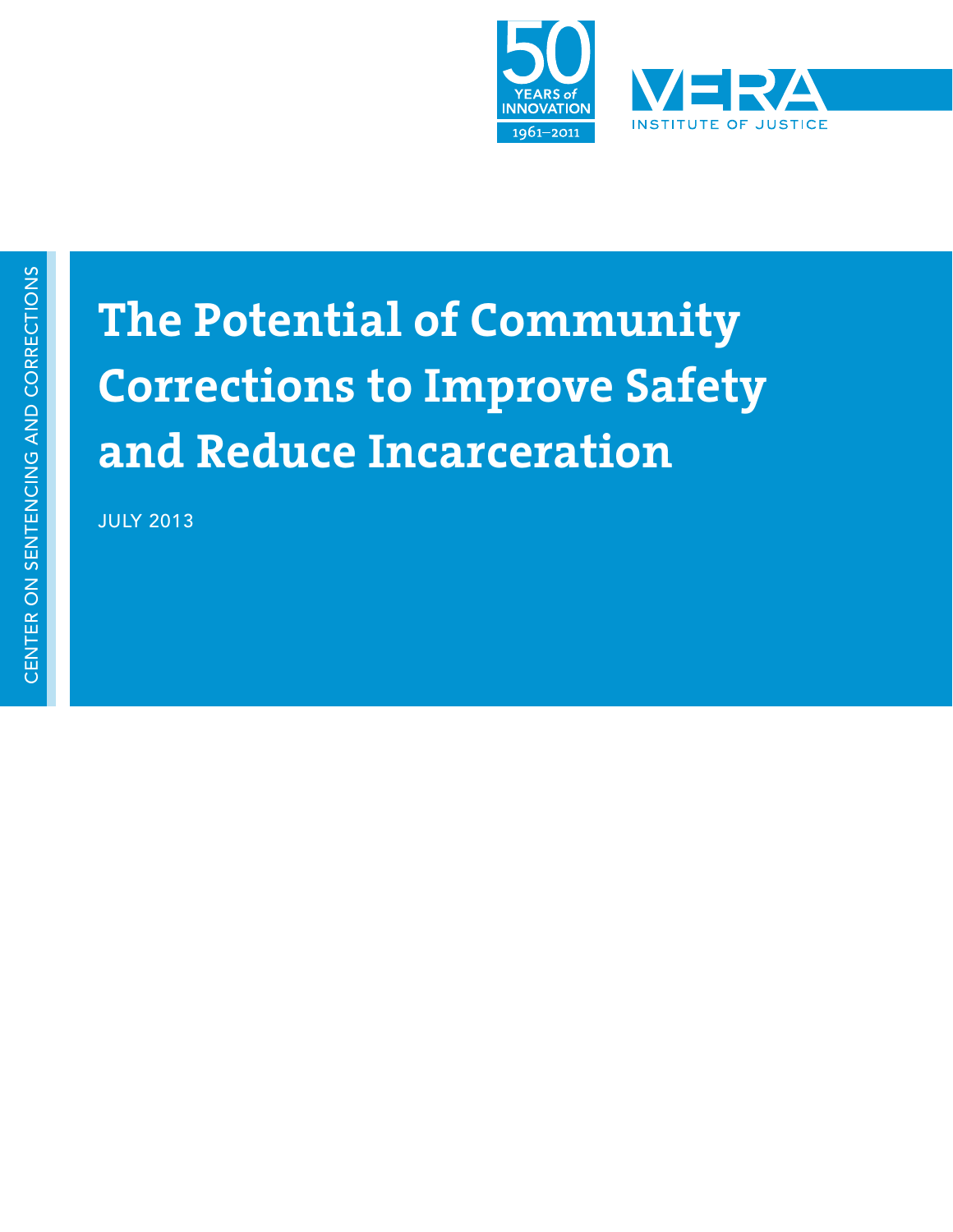### Executive Summary

As the size and cost of jails and prisons have grown, so too has the awareness that public investment in incarceration has not yielded the expected return on public safety. Today, in the United States, an opportunity exists to reexamine the wisdom of our reliance on institutional corrections—incarceration in prisons or jails—and to reconsider the role of community-based corrections, which encompasses probation, parole, and pretrial supervision. However, it could also be an opportunity wasted if care is not taken to bolster the existing capacity of community corrections.

States and counties are moving to shift the burden from institutional to community corrections, sending greater numbers of offenders to supervision agencies with heightened expectations of success but often without the additional resources necessary to do the job that is being asked of them. The well-worn adage about building a plane while flying it seems an apt description of where community corrections finds itself in 2013.

There is considerable variability within and across states in the way community corrections is organized and financed. Agency responsibilities and accountability also differ. This report begins with a summary of what constitutes community corrections today and what are best practices, and then describes the efforts of some states to reshape their work (which are identified in the report as "state spotlights").

While many states have begun to transform their community corrections, much remains to be done. In some states, efforts to build capacity, attract new resources, and contribute in significant ways to public safety are at the starting place of educating policymakers and stakeholders on the function and purpose of supervision. In other jurisdictions, agencies are working to integrate proven practices into their operations but face challenges, including a lack of resources and opposition by both policymakers and agency staff to new ways of doing business. States and counties have also begun experimenting with new technologies and practices in their supervision to more efficiently and safely manage offenders in the community. However, some of these approaches have yet to be rigorously evaluated to prove their effectiveness. This report includes a discussion of practices that are attracting interest from the community corrections field, yet require additional research to determine if their intended outcomes are being achieved.

With mounting pressure on community supervision agencies to ease strained budgets, reduce institutional crowding, and provide a greater return on public safety dollars, it is urgent that policymakers and the public work together to develop a much greater understanding of what is possible for these agencies to achieve and what it will take to get there. In particular, leaders in the field need to develop:

- > a major change in the culture that has dominated supervision agencies for at least the last 30 years;
- > an investment of resources to enable agencies to adopt evidence-based practices;
- > a realistic plan for agency transformation;
- > a commitment to monitor and measure outcomes and what works; and
- > an understanding among the courts, legislature, and executive-branch agencies of their role in enabling supervision agencies to deliver on public safety expectations.

With this report, Vera's Center on Sentencing and Corrections provides an overview of the state of community corrections, the transformational practices emerging in the field, and recommendations to policymakers on realizing the full value of community supervision to taxpayers and communities.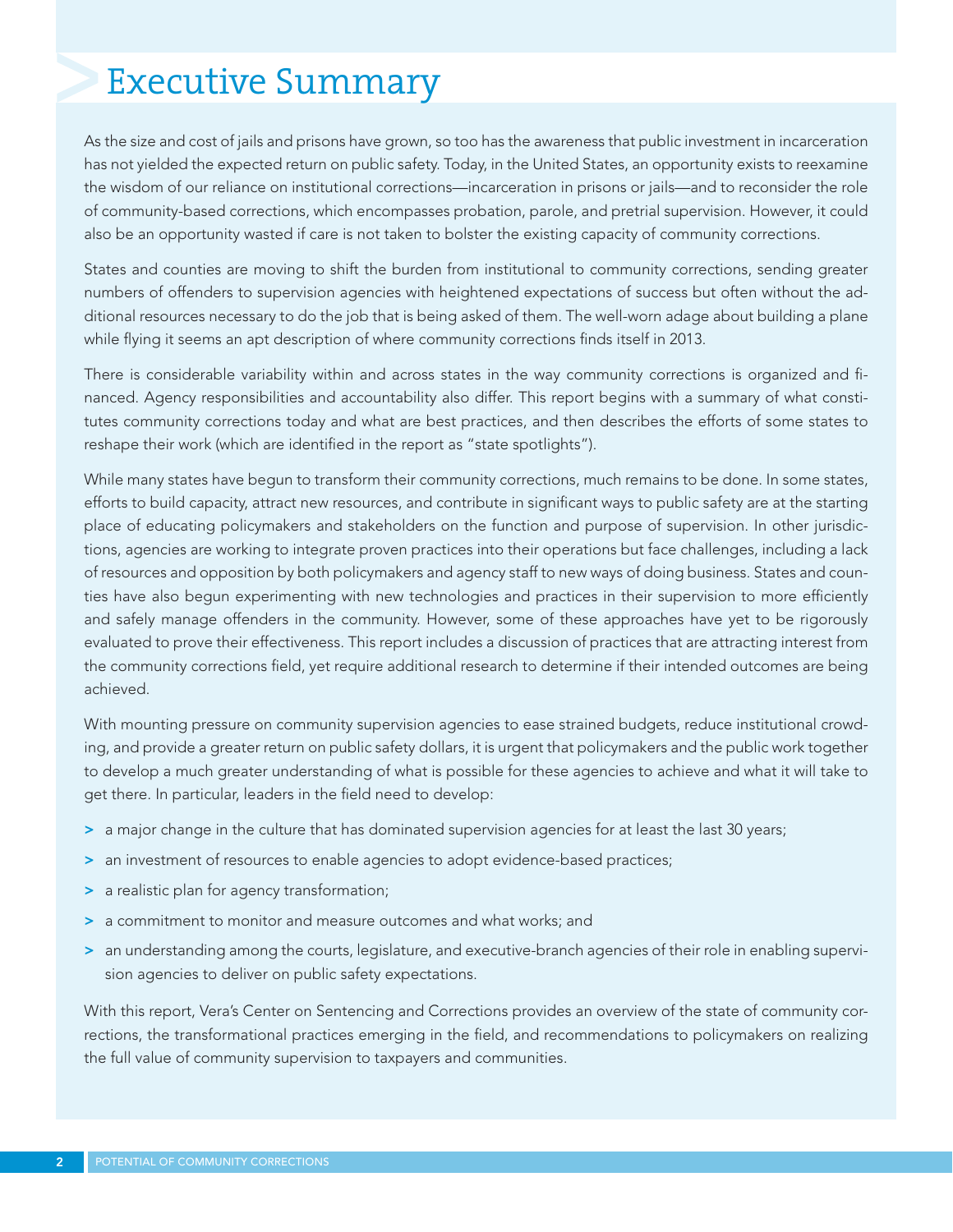#### FROM THE CENTER DIRECTOR

When I first began working in corrections more than 30 years ago, the impact of Robert Martinson's assessment that "nothing works" in community corrections (made famous by his 1974 article, "What Works: Questions and Answers about Prison Reform") was just beginning to be felt. Minnesota's first-in-the-nation sentencing guidelines were starting to draw attention and, a few years later, in 1982, Peter Greenwood and his colleagues at Rand were writing for the National Institute of Justice on the value of selective incapacitation through incarceration in preventing crime. The combination of those three developments over the space of just a few years had a profound impact on corrections, especially community corrections, and left the field with many of the problems described in this report.

But those same 30 years, with the availability of faster, cheaper data systems and the leadership of key researchers in Canada and the United States, have seen the emergence of new and compelling findings on what *does work* in community corrections and given confidence to more and more policymakers to put those research results into policy.

This report is a review of the current state of community corrections and the new practices and exciting policy changes emerging in the states. But it is also a caution: Change never arrives overnight; it needs support both political and fiscal—to succeed. Or we could be looking at a return to the days of "nothing works."

Caggy M' Dang

Peggy McGarry Director, Center on Sentencing and Corrections

### **Contents**

- 4 Introduction
- 5 What is Community Corrections?
- 9 Current State of Community Corrections
- 14 Emerging Best Practices
- 20 Current Practices that Need More Research
- 25 Recent Policy Changes in Community Corrections
- 28 Moving Forward: Recommendations to the Field
- 31 Conclusion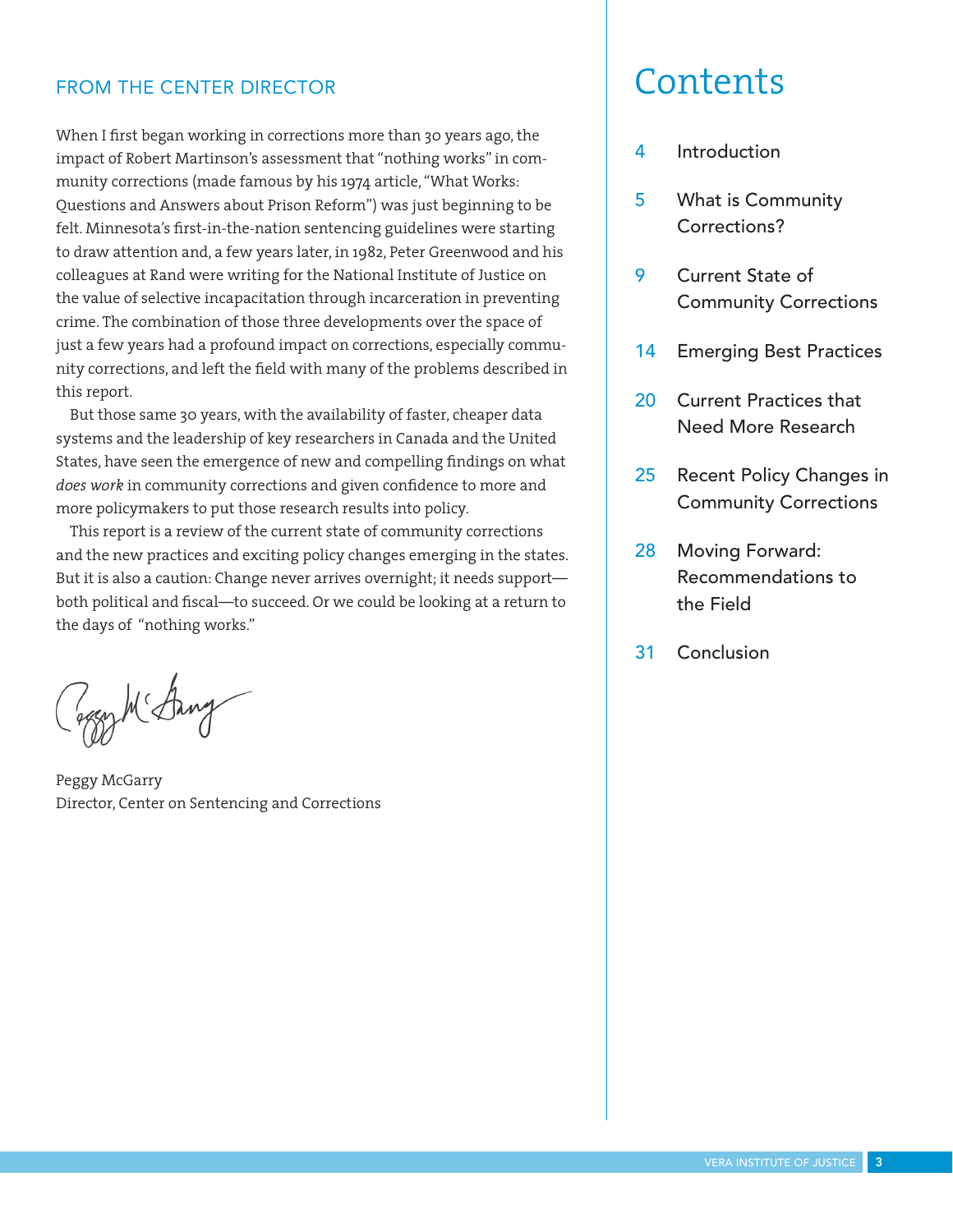### Introduction

In the last 40 years, the number of people confined in state prisons—sometimes referred to as institutional corrections—has increased more than 700 percent, reaching 1.4 million in 2010.<sup>1</sup> States built prisons in response to federal incentives and to accommodate the impact of changes to their own sentencing laws and policies. The cost of housing prisoners grew along with the rate of incarceration—often becoming the second largest expenditure from a state's general fund. A recent Vera Institute of Justice (Vera) study of 40 states found that in 2011 the average annual cost per inmate was \$31,286 when all prison costs were included.<sup>2</sup>

In the wake of the 2008 recession, states and counties grappling with widening budget shortfalls have frequently targeted institutional corrections for cuts. After exhausting operational efficiencies without solving the problem, policymakers in a number of states have again turned to making changes in sentencing law and policy—but, this time, as a means to move inmates out of expensive prison and jail beds and into what's known as community corrections: probation, parole, or pretrial supervision.

When adequately resourced and carefully planned, community supervision can be an effective response to criminal behavior for both justice-involved individuals and communities. Without additional investments, however, redirecting more defendants and offenders into existing systems may not generate the cost-savings or public safety outcomes policymakers are seeking. With more than five million adults already on probation and parole supervision in 2009, the population increases that will follow recent legislative efforts are likely to put significant stress on supervising agencies.

As Vera staff have monitored legislation across the country over the last five years and assisted agencies charged with its implementation, we have observed a certain amount of anxiety and fear among those in the field. What will happen if this shift in policy fails? What will be the reaction if an inadequately, ineffectively managed parolee or probationer commits a terrible crime? Will states and counties turn their backs on the idea that they can achieve public safety *and* reduce incarceration?

Community corrections agencies that incorporate practices supported by good research, are adequately resourced in staff and services, and enjoy the understanding and support of the courts and policymakers have the potential to achieve great results. Community-based corrections supervision is less expensive than prison or jail and can be a source of positive change for communities. By keeping individuals in the community and offering supervision, intervention, and services that are responsive to their risk and needs to prevent reoffending, community supervision can improve public safety and, with it, the viability of neighborhoods that are most affected by crime and large numbers of people returning from prison.

*Community corrections agencies that incorporate practices supported by good research, are adequately resourced in staff and services, and enjoy the understanding and support of the courts and policymakers have the potential to achieve great results.*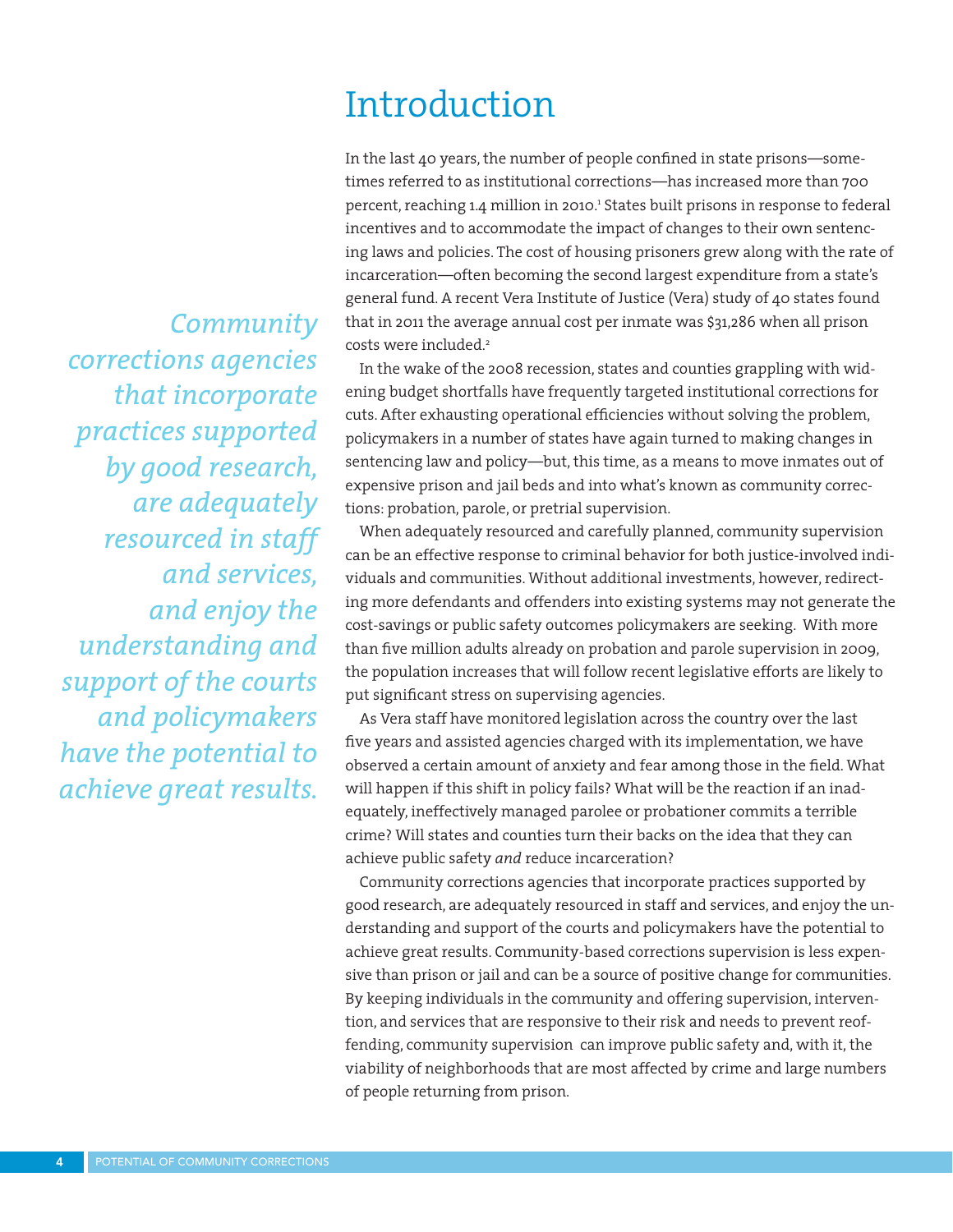Defendants and offenders who are not incarcerated have the opportunity to remain with their families, retain employment, and participate in treatment or other programming within the natural context of their lives—as opposed to the unnatural setting of a prison or jail.3 Drug and mental health treatment, job skills training, and behavioral interventions delivered in the community have long been demonstrated to be more effective than those offered behind bars.4

These results, however, are only possible with adequate planning and resources. With a larger population, the quality of supervision may suffer if community corrections officers have to struggle to manage increased caseloads without the training, support, and tools they need. In addition, an increase in the number of people being sent to community supervision likely means more higher-risk offenders who have a greater need of treatment and other assistance to prevent reoffending. If resources remain unchanged, officers may be unable to refer to or provide needed services and treatment. Overworked and under-resourced officers may act more quickly to revoke to prison or jail those who do not meet conditions immediately and completely or those supervisees whose risk they worry they cannot manage given the demands on their time—only delaying rather than solving over-incarceration. Finally, agencies that lack the resources to adequately supervise offenders may even contribute to increased crime in the community. Not only would this be tragic for victims and the community, it might also generate a backlash against community corrections among policymakers, potentially setting the U.S. on another course of incarceration-based criminal justice policy.

The current focus on community corrections could be a moment of enormous opportunity, but desired public safety and budgetary outcomes will come about only if policymaking is well-informed and thoughtful, and is accompanied by upfront investment in capacity building for affected agencies.

### What is Community Corrections?

Community corrections supervises people who are under the authority of the criminal justice system but who are not in prison or jail. In 2009, more than five million people in the United States were supervised in the community by the criminal justice system.<sup>5</sup> This figure includes people at many different stages of the criminal court process. Most people under community supervision fall into one of the following categories:

- > defendants on pretrial release with open, active cases in court;
- > defendants with open cases who have been diverted to a specialty court or diversion program and who will be convicted and sentenced if they are not successful in the court or program;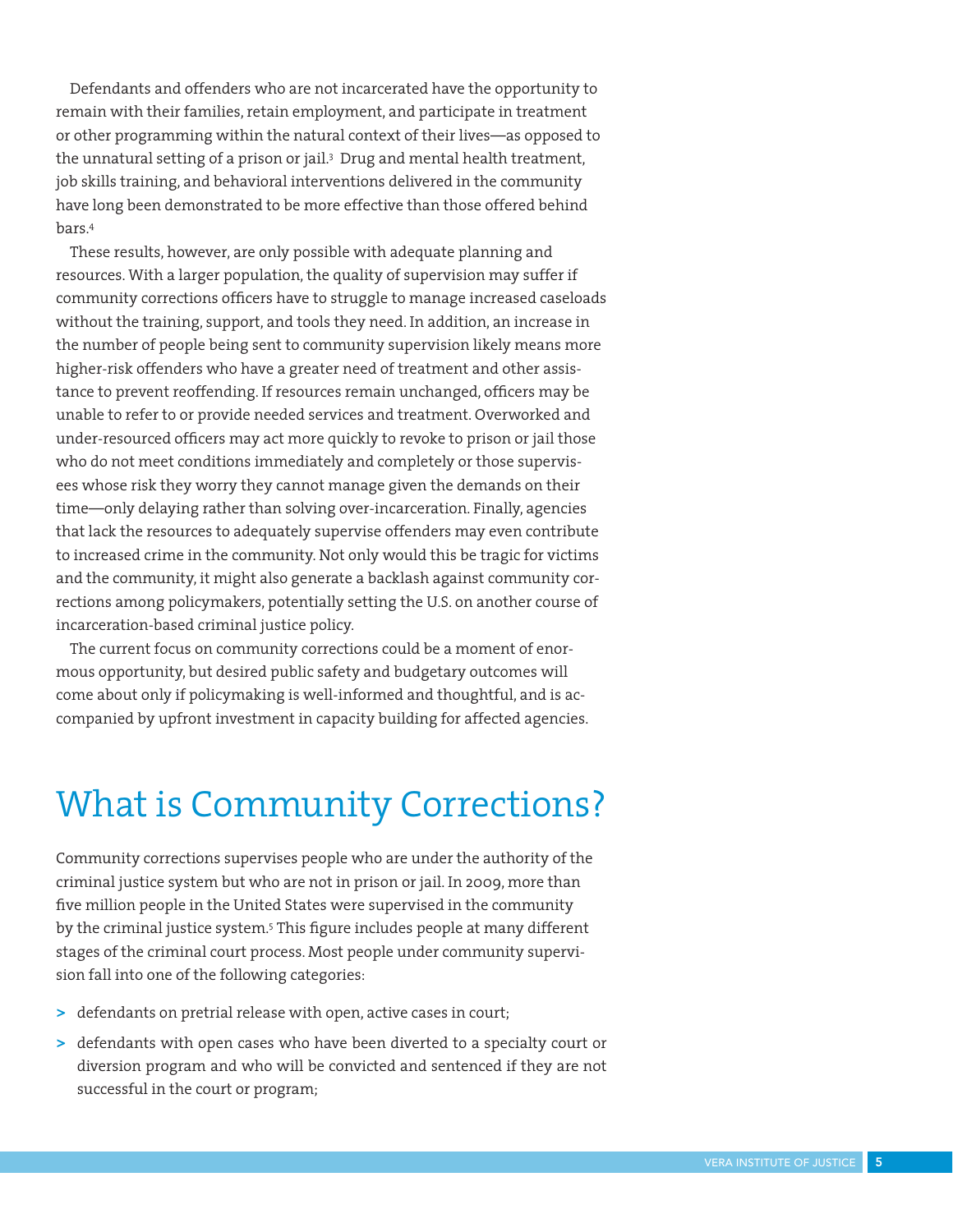- > offenders who have pled or were found guilty of their charges and are sentenced to a term of community supervision, usually probation, that may include participation in specialized programs like drug courts;
- > offenders who have completed prison or jail terms but remain on community supervision, usually parole but also probation, for a certain amount of time; or
- > offenders released from prison or jail to serve the remainder of their sentences in the community on work release or other programs (this may involve probation or parole supervision).

Community supervision includes two distinct populations with different sets of rights and responsibilities: defendants charged with offenses but who are presumed innocent until proven otherwise, and offenders who have been deemed responsible for an offense by a court of law. Being placed on supervision in the community does not guarantee that no time will be served behind bars: virtually everyone on community supervision is at risk of being detained or incarcerated upon failure to comply with the conditions of supervision.

Despite these different populations in diverse settings and statuses, community corrections can be discussed within a common framework because many supervision and organizational practices, policies, and procedures are the same.

The following sections describe the different populations within community supervision in more detail.

#### PRETRIAL RELEASE

Once arrested on suspicion of committing a crime, a person has the legal right to be considered by the police or an officer of the court for possible release until the case is disposed. $6$  The process by which this determination is made is governed by the policies and practices of several agencies. Law enforcement agencies decide whether to arrest, then whether to cite and release or book into custody; if arrestees are booked, judicial officers typically determine whether to assign the arrestees to pretrial detention or release. Defendants may also be released from custody during the pretrial stage if they are able to post the bail or bond set by a judicial officer or by the local bail schedule.7

For most of U.S. history, release pretrial was only possible by posting a bond or bail. However, in 1961, the Vera Institute of Justice was born out of a project that introduced the concept of release on one's own recognizance based on an objective screening for risk of flight. Known as the Manhattan Bail Project, it was an idea that revolutionized the pretrial process.8 Today, many jurisdictions have pretrial services agencies that provide the court with objective investigative reports and recommendations to aid in detention and release decisions.

An assessment of a defendant's likelihood to return to court or be rearrested if released usually includes factors that have proven to be predictive of such results: (1) residential stability; (2) employment stability or full-time activities (such as full-time education); and (3) community ties (such as the presence of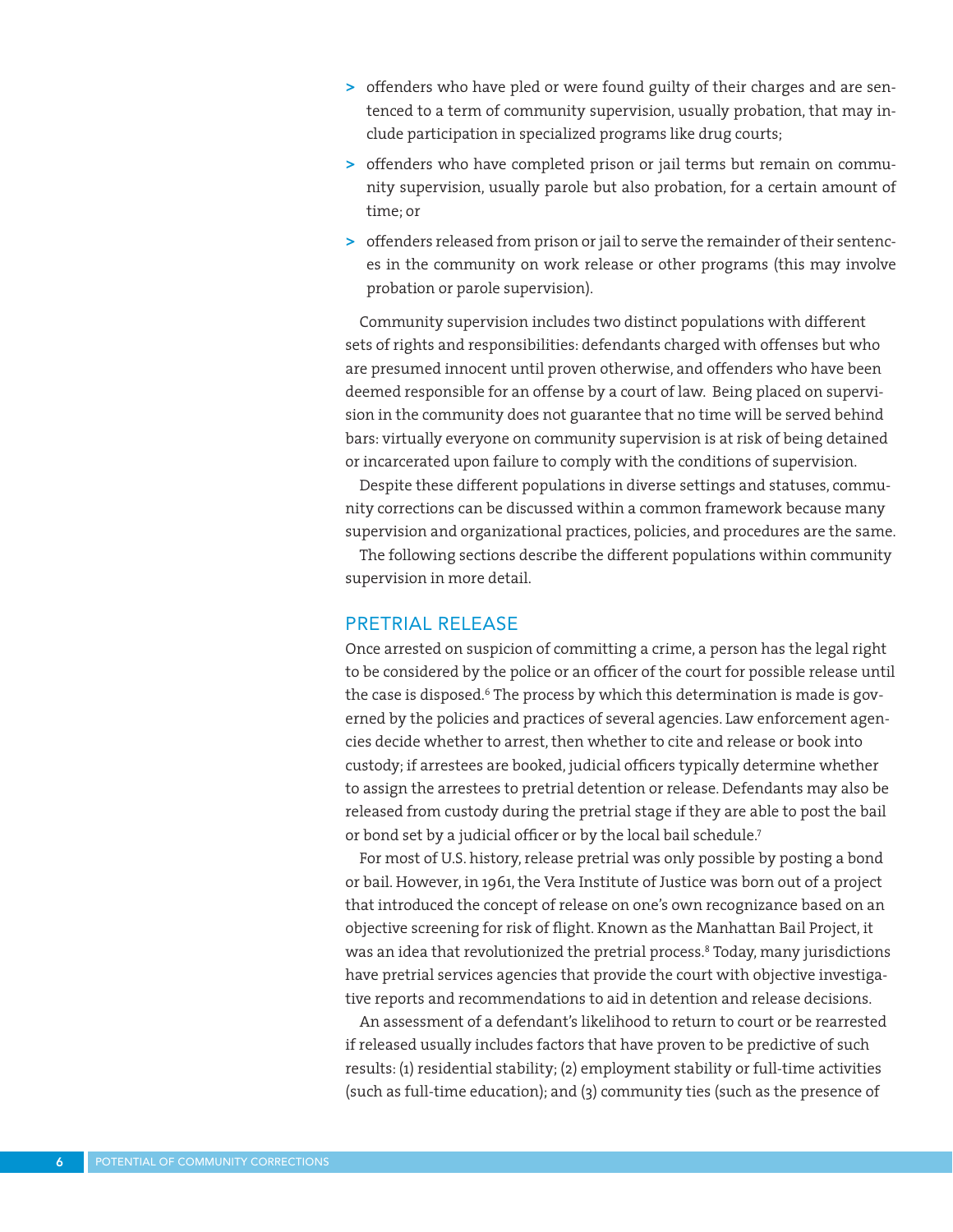immediate family or membership in a church).9

Most pretrial services programs also provide alternative release options to bail and bond that do not penalize defendants for lacking financial resources. At the court's direction, programs may monitor defendants' whereabouts, remind them of their court dates, and/or supervise their participation in treatment programming.

There are significant negative consequences for people detained during the pretrial period. Studies have repeatedly shown that defendants detained pending trial are treated more harshly than similarly situated defendants who are released pretrial.<sup>10</sup> Detained defendants receive more severe sentences and are offered less attractive plea bargains for no other reason than their pretrial detention. There is no more powerful predictor of post-conviction incarceration than pretrial detention.<sup>11</sup>

Pretrial detention may have other collateral consequences that affect not only the defendant, but also his or her family and community. Defendants may lose jobs, housing, and custody of children or other dependents if they are detained for even a short time.<sup>12</sup> Pretrial release, on the other hand, may be actively beneficial to the final outcome of a case: If a defendant has followed the court's conditions, including completing treatment or receiving services prior to sentencing, the court may be more likely to impose a less restrictive, shorter sentence. Conversely, if the defendant is released and fails while in the community, the judge may be even harsher at sentencing.

#### PROBATION

The largest group subject to community supervision is the probation population. In 2009, more than 4 million people were on probation (representing 84 percent of the community supervision population).<sup>13</sup> Probation is a courtordered period of correctional supervision in the community. Frequently, probation is a suspension of an incarcerative sentence, which can be imposed if the offender fails to complete the probation term successfully. In some cases, probation can be part of a combined sentence of incarceration (either in prison or jail) followed by a period of community supervision. A term of probation may be longer than the suspended jail sentence. For example, it is common for an offender to receive a year of probation even when the jail term would have been 90 days to six months.

Probation is a creature of the courts: a judge imposes it as part or all of a sentence and sets the rules and conditions of supervision. Some judges manage their probation cases actively—ordering the probationer to come to court on a regular basis and overseeing adjudication of any violations of probation rules. If a probationer violates the terms of supervision, either by committing a new offense or by failing to follow a probation rule—such as failing to report for an appointment with his or her officer or to a treatment center—he or she can be arrested and held in a local jail to await adjudication of the violation. If a violation is found and revocation is ordered, probationers can be sentenced to

*In 2009, more than 4 million people were on probation, representing 84 percent of the community supervision population.*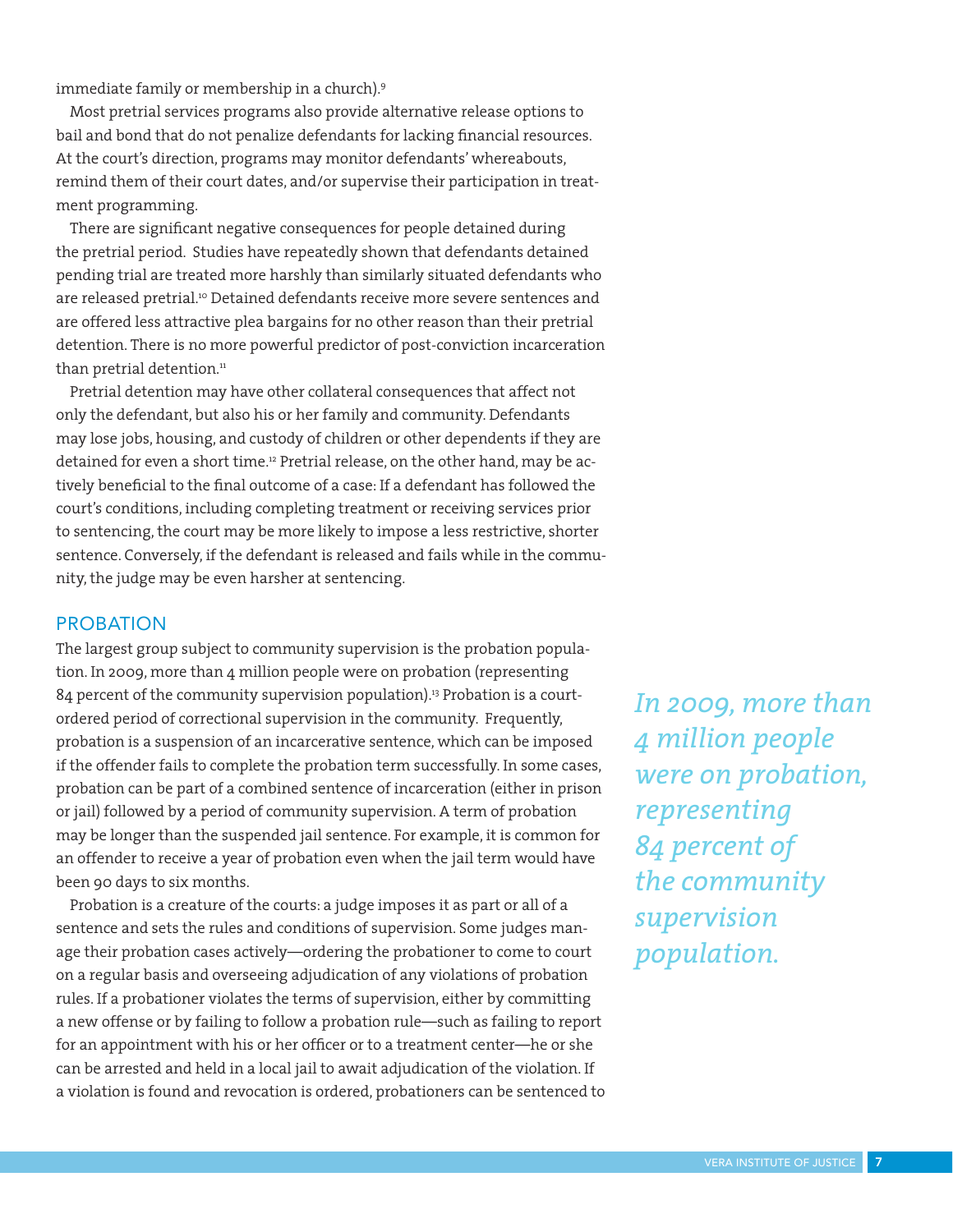serve all or part of the suspended sentence in custody. Some defense attorneys recommend short jail stays to clients facing less serious charges instead of the intensive supervision and possible longer incarceration term that could result from revocation because of infractions or violations<sup>14</sup>

#### SPECIALTY COURTS

Specialty, or problem-solving, courts have become a common component of criminal justice systems.15 While specialty court participants do not comprise a large segment of the population under community supervision, their numbers are growing. Drug, mental health, homeless, and veterans' courts exist to divert people with special needs from prison. Participants often have many different kinds of problems, legal and otherwise, and specially trained staff and judges "case manage" each individual and his or her varied circumstances.16 Participants are at high risk of detention if they do not comply with their conditions.<sup>17</sup> They have been offered an "out," and may be penalized if they are not compliant. Some jurisdictions place defendants in specialty courts pre-disposition. In these courts, successful completion of the program results in the eradication of the criminal charge.<sup>18</sup> In other jurisdictions, specialty courts are an alternative to incarceration for people post-disposition, and participants face jail or prison time if they fail to comply with the conditions of supervision.<sup>19</sup>

For post-disposition participants, the length of supervision is usually longer than the original sentence. This may serve to discourage participation. For example, a 30-day jail sentence imposed immediately may be preferred by a drug user over a 12-month supervision period during which he or she is exposed to possible incarceration for rule violations or new offenses. Someone who is sentenced to drug court and fails may ultimately receive a harsher sentence than a similarly situated person who declined a drug court disposition.

#### PAROLE

Parole, or post-release supervision, is a period of conditional, supervised release in the community following a prison term. Parole release is typically granted by a state-level, executive branch parole board with mandatory supervision provided by a state corrections agency. In recent decades, many states have abolished discretionary parole release.<sup>20</sup> Instead, prisoners are released at the end of their prison terms, and then placed on shorter-term, mandatory postrelease supervision. (For purposes of this paper, we refer to both parole and post-release supervision as "parole".) By year end 2009, more than 800,000 individuals were on parole in the U.S.<sup>21</sup>

Similar to probationers, if a parolee violates the terms of parole, either by committing a new offense or by failing to follow a parole rule, he or she can be arrested and held in a local jail to await adjudication of the violation. In most states, the parole board is the adjudication body and decides whether to order a revocation, sending the parolee back to prison to serve all or a portion of the time remaining on his or her original sentence.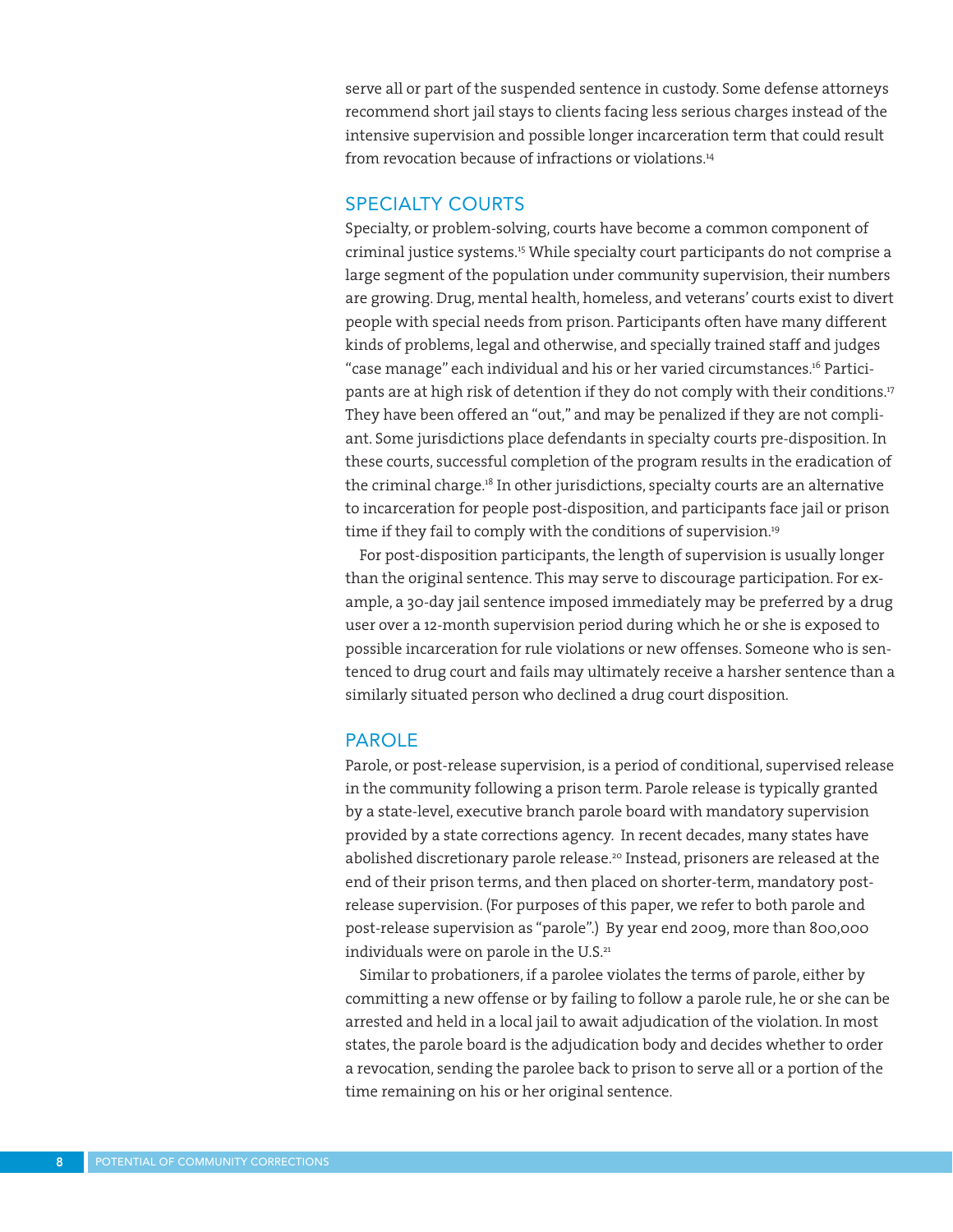# Current State of Community Corrections

In the more than two centuries since the first prison opened in Philadelphia, the United States has responded to crime with an ever-increasing reliance on incarceration. Lawmakers, judges, and government officials have turned to cells and bars to achieve an array of desired outcomes. Penitence, punishment, rehabilitation, deterrence, and incapacitation have all been offered as justification for sending more and more people to prison. By 2008, 2.3 million people or one in 100 adults in the United States—were behind bars.<sup>22</sup>

While mass incarceration has received significant attention in the media, less well known is how many offenders are sent to community supervision. In 2009, seven out of every ten offenders were serving all or part of their sentences in the community, a rate that has remained roughly the same over the last 30 years. 23 This currently amounts to a very large number, however, as during this period, the total number of people involved in the criminal justice system has risen considerably. In 2009, 5.1 million—or one out of every 45 adults in the United States—was under some form of criminal justice supervision in the community.24

Costs have risen along with corrections populations. Total state spending on corrections is now estimated at \$52 billion a year, the bulk of which is spent on prisons.25 The table on the next page provides information on 32 states' 2010 prison spending compared with community corrections spending.

While community supervision clearly costs less than incarceration, in many instances, the low cost is a result of large caseloads and a lack of key services. Without funds sufficient to ensure that people are receiving appropriate and individualized supervision, communities may see high failure rates, increased victimization, and delayed rather than avoided costs as understaffed agencies return probationers and parolees to costly jail and prison beds on technical violations of probation or parole conditions or rules.<sup>26</sup> Under optimal circumstances, community supervision costs would be somewhat higher, caseload size lower, and outcomes would most likely improve.

Current outcomes bear out the need for change: success rates on community supervision are not encouraging and most of those who fail are returned to prison (some for a new offense, but most due to a technical revocation).<sup>27</sup> Of the 2.3 million probationers exiting supervision in 2009, only 65 percent completed probation successfully.28 Sixteen percent were incarcerated for failing the terms of their probation (for a new offense or technical revocation); probation was extended for the remainder, or they were given more conditions and restrictions.29 Even more fail to complete parole: of the 579,000 parolees exiting supervision in 2009, only 51 percent completed parole successfully.<sup>30</sup> In some states, as many as two out of every three prison admissions are for technical

*Under optimal circumstances, community supervision costs would be somewhat higher, caseload size lower, and outcomes would most likely improve.*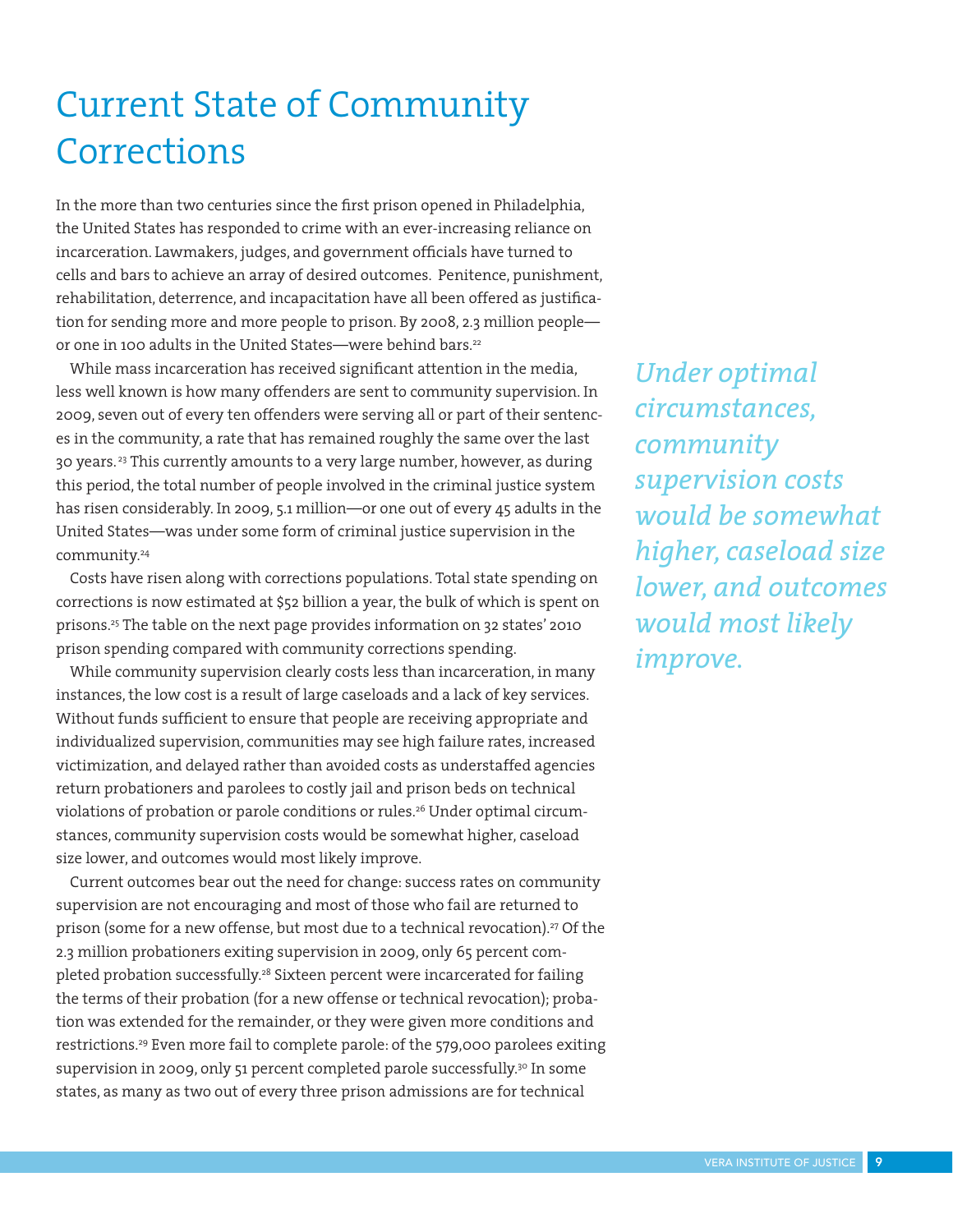#### PRISON AND COMMUNITY CORRECTIONS POPULATIONS AND EXPENDITURES IN FISCAL YEAR 2010

|                              | <b>PRISON</b> |                 | <b>COMMUNITY SUPERVISION</b> |               | <b>AVERAGE COST</b> |                          |
|------------------------------|---------------|-----------------|------------------------------|---------------|---------------------|--------------------------|
| State                        | Population    | Expenditures    | Population                   | Expenditures  | Prison              | Community<br>Supervision |
| Alabama                      | 30,739        | \$433,745,923   | 62,200                       | \$45,938,006  | \$14,111            | \$739                    |
| Arizona <sup>2,6</sup>       | 38,423        | \$897,343,500   | 7,993                        | \$12,989,300  | \$23,354            | \$1,625                  |
| Arkansas                     | 16,147        | \$288,888,121   | 49,900                       | \$28,342,706  | \$17,891            | \$568                    |
| Colorado <sup>2,6</sup>      | 22,815        | \$749,093,130   | 11,014                       | \$42,417,112  | \$32,833            | \$3,851                  |
| Connecticut <sup>2,6</sup>   | 13,308        | \$607,667,376   | 2,894                        | \$14,708,644  | \$45,662            | \$5,082                  |
| Delaware <sup>1</sup>        | 6,598         | \$143,800,000   | 16,900                       | \$24,916,000  | \$21,794            | \$1,474                  |
| Florida <sup>3,7</sup>       | 104,306       | \$2,003,605,196 | 260,300                      | \$240,909,947 | \$19,209            | \$926                    |
| Georgia                      | 52,523        | \$1,113,443,858 | 482,300                      | \$140,327,782 | \$21,199            | \$291                    |
| Hawaii <sup>1,2,6</sup>      | 5,912         | \$187,613,165   | 1,850                        | \$3,381,876   | \$31,734            | \$1,828                  |
| Illinois <sup>2,6</sup>      | 48,418        | \$997,859,100   | 26,009                       | \$50,847,900  | \$20,609            | \$1,955                  |
| Indiana <sup>2,6</sup>       | 28,012        | \$562,247,665   | 10,872                       | \$9,215,074   | \$20,072            | \$848                    |
| Kentucky                     | 19,937        | \$286,381,151   | 71,400                       | \$37,074,773  | \$14,364            | \$519                    |
| Louisiana                    | 39,444        | \$610,880,240   | 70,000                       | \$60,166,708  | \$15,487            | \$860                    |
| Maine                        | 1,942         | \$93,225,747    | 7,300                        | \$8,805,889   | \$48,005            | \$1,206                  |
| Maryland                     | 22,275        | \$733,670,238   | 101,400                      | \$101,873,275 | \$32,937            | \$1,005                  |
| Massachusetts <sup>2,6</sup> | 10,027        | \$514,150,199   | 3,260                        | \$19,006,816  | \$51,277            | \$5,830                  |
| Michigan                     | 44,113        | \$1,517,903,300 | 206,800                      | \$223,889,300 | \$34,409            | \$1,083                  |
| Missouri                     | 30,614        | \$533,210,722   | 76,900                       | \$90,639,112  | \$17,417            | \$1,179                  |
| Montana                      | 3,716         | \$74,625,506    | 11,100                       | \$58,400,264  | \$20,082            | \$5,261                  |
| Nebraska <sup>2,6</sup>      | 4,498         | \$158,190,135   | 941                          | \$3,538,366   | \$35,169            | \$3,760                  |
| Ohio                         | 51,712        | \$1,265,011,710 | 263,900                      | \$88,700,000  | \$24,463            | \$715                    |
| Oklahoma                     | 24,514        | \$441,772,058   | 28,300                       | \$34,897,398  | \$18,021            | \$1,233                  |
| Oregon <sup>4</sup>          | 13,971        | \$568,476,929   | 31,347                       | \$107,371,389 | \$40,690            | \$3,425                  |
| Pennsylvania <sup>7</sup>    | 51,075        | \$1,867,230,000 | 275,200                      | \$96,496,000  | \$36,559            | \$351                    |
| Rhode Island <sup>1</sup>    | 3,357         | \$152,666,473   | 25,700                       | \$10,843,932  | \$45,477            | \$422                    |
| South Dakota <sup>2,6</sup>  | 3,431         | \$57,967,921    | 2,843                        | \$3,785,177   | \$16,895            | \$1,331                  |
| Tennessee                    | 27,451        | \$622,011,500   | 72,100                       | \$74,644,600  | \$22,659            | \$1,035                  |
| Texas                        | 164,652       | \$2,471,827,691 | 521,400                      | \$449,682,860 | \$15,012            | \$862                    |
| Utah                         | 6,795         | \$130,653,000   | 14,500                       | \$44,928,500  | \$19,228            | \$3,099                  |
| Virginia                     | 37,410        | \$980,674,412   | 57,900                       | \$73,540,055  | \$26,214            | \$1,270                  |
| Washington <sup>5,7</sup>    | 18,212        | \$638,568,378   | 18,690                       | \$124,342,088 | \$35,063            | \$6,653                  |
| West Virginia <sup>2,6</sup> | 6,642         | \$154,936,305   | 1,796                        | \$3,589,371   | \$23,327            | \$1,999                  |
| Wisconsin                    | 20,812        | \$738,334,059   | 63,900                       | \$188,417,956 | \$35,476            | \$2,949                  |

(1) Prison population includes only inmates under state jurisdiction; (2) Community correction population includes parole only; (3) BJS community correction populations were not comparable to the figures provided to Vera by the state; (4) Community correction population figures obtained from the Oregon Department of Correction; (5) Community correction population figures include only offenders supervised by the Washington State Department of Correction; (6) Community correction expenditures include parole expenditures only; (7) Does not reflect all community corrections expenditures.

Source: Ram Subramanian and Rebecca Tublitz. Realigning Justice Resources: A Review of Population Spending Shifts in Prison and Community Corrections. New York, NY: Vera Institute of Justice, 2012.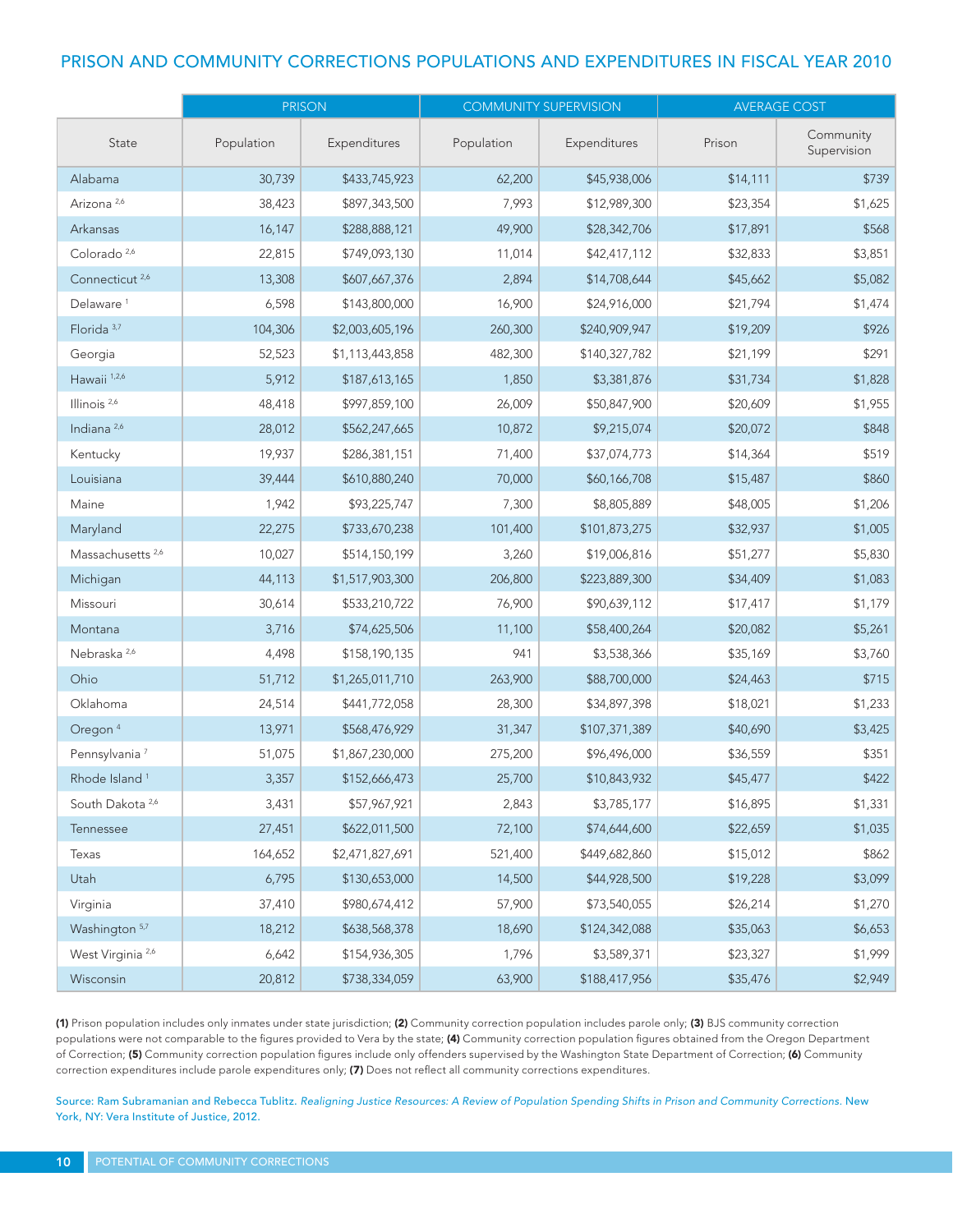violations of probation and parole.<sup>31</sup>

The reasons for these failures are many. The next section describes some of the current problems facing community supervision agencies.

#### LARGE CASELOADS

In the 1970s, parole officers supervised an average caseload of 45 parolees.<sup>32</sup> By 2003, parole officers were responsible for approximately 70 parolees, and probation officers for 130 probationers.33 Not only are caseloads higher today, but the restrictions and conditions placed on supervisees have also become more complex. These can include the imposition of fines and fees, sex offender registration requirements, living restrictions, curfews, and GPS monitoring. Offenders today are also more likely to fall into higher categories of risk for reoffending, with pressing criminogenic needs to be addressed (criminogenic needs are those personal deficits and circumstances known to predict criminal activity if not changed).34 Thus officers have more offenders on their caseloads, with each offender requiring more attention.<sup>35</sup> Budget constraints also force officers to supervise offenders with fewer resources—from a lack of clerical support to outdated technology—while being asked to enforce new conditions and requirements.

Supervision agencies cannot deliver expected public safety outcomes if state legislatures pass laws requiring more restrictive requirements for probationers and parolees without providing for adequate agency budgets and capacity.

#### "ONE-SIZE-FITS-ALL" CONDITIONS

The job of probation and parole officers is further complicated by a number of factors outside their control, such as:

- > the long terms to which offenders are sentenced on probation and placed on parole;
- > lengthy, standardized sets of conditions for all of those on supervision;
- > fines, fees, restitution, and community service obligations that officers must monitor and enforce; and
- > mandated treatment for which offenders must pay.

Conditions of release—whether onto pretrial supervision, probation, or parole—are set by judges and parole boards. For many decades, these officials have used long lists of standardized conditions that apply to everyone, regardless of offense or perceived need. Many are obvious and important, such as "Report as directed by your officer" and "Parolees may not possess a firearm." However, others range from the near-impossible to the merely very difficult, such as "Do not associate with known felons" (many offenders have family members who are felons) and "Refrain from possessing or consuming alcoholic beverages."36 In some jurisdictions, the conditions can number 30 or more. The lists are often in use for years without review.

*Not only are caseloads higher today, but the restrictions and conditions placed on supervisees have also become more complex.*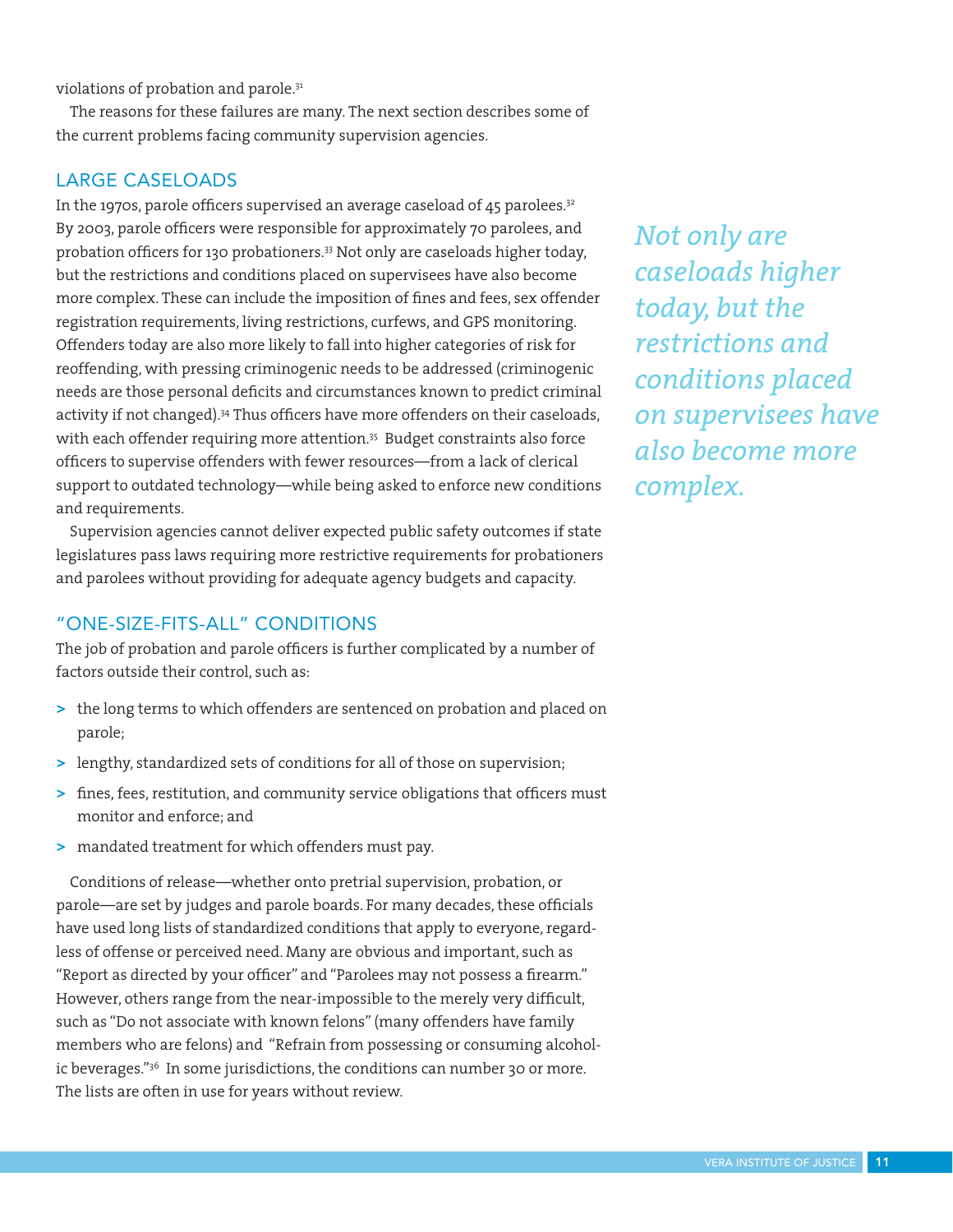In addition to their number and difficulty, conditions are imposed that research has demonstrated are more harmful than helpful: for example, requiring the probationer or parolee to submit to drug testing or participate in treatment when there is no indication that substance abuse is a factor in his or her criminality. Even when treatment is deemed necessary, it may only be available from private agencies that charge fees too high for many to afford. These kinds of conditions can frustrate offenders, expose them unnecessarily to more high-risk people and lifestyles, and provide grounds for violation and revocation. In some instances, conditions can even become impediments to finding and retaining employment since mandatory treatment programs, curfews, driving restrictions, and check-ins with parole and probation officers can make it difficult for individuals to schedule work hours.

When viewed in isolation, each of these conditions may seem worthy or reasonable. In the aggregate, however, and when applied universally—even to low-level, low-risk offenders—they become untenable. Non-compliance with any one of them is theoretically grounds for a violation and could result in revocation to jail or prison. When coupled with long probation and parole terms—two, five, ten years—these conditions can become extremely difficult to live by: avoid alcohol, observe a curfew, do not move without permission, do not secure a driver's license, etc. Long supervision terms expose probationers and parolees to the threat of violation and revocation for years. In some cases, a single violation can result in a loss of all earned credit for the time they lived in the community without violations.

#### SUPERVISION AS LAW ENFORCEMENT

For decades, what's often referred to as "tail 'em, nail 'em, and jail 'em" was the prevailing approach to supervision in many jurisdictions. With increasing caseloads and limited resources, this surveillance and enforcement approach may have appeared to be the most prudent way to supervise offenders. Officers without the means or time to meaningfully assess risk and needs, provide case management, purchase or provide services and treatment, or follow-up with families, employers, or program staff would resort to the "safest" avenue available to them: register a violation and recommend revocation at the first sign of troubling behavior. That sign might be anything from a missed appointment, a curfew violation, or a single failed drug test.

Although it may appear safe, exclusive reliance on surveillance has repeatedly been shown to have little impact on recidivism. According to a Washington State Institute of Public Policy analysis of adult corrections programs, supervision programs without a focus on treatment do not, in general, produce a reduction in recidivism rates.<sup>37</sup> Community supervision in some jurisdictions, however, continues to focus heavily on individual probationer accountability rather than on providing officers with the skills, tools, and resources necessary to reduce the risk of recidivism among their supervisees.<sup>38</sup>

*Supervision programs without a focus on treatment do not, in general, produce a reduction in recidivism rates.*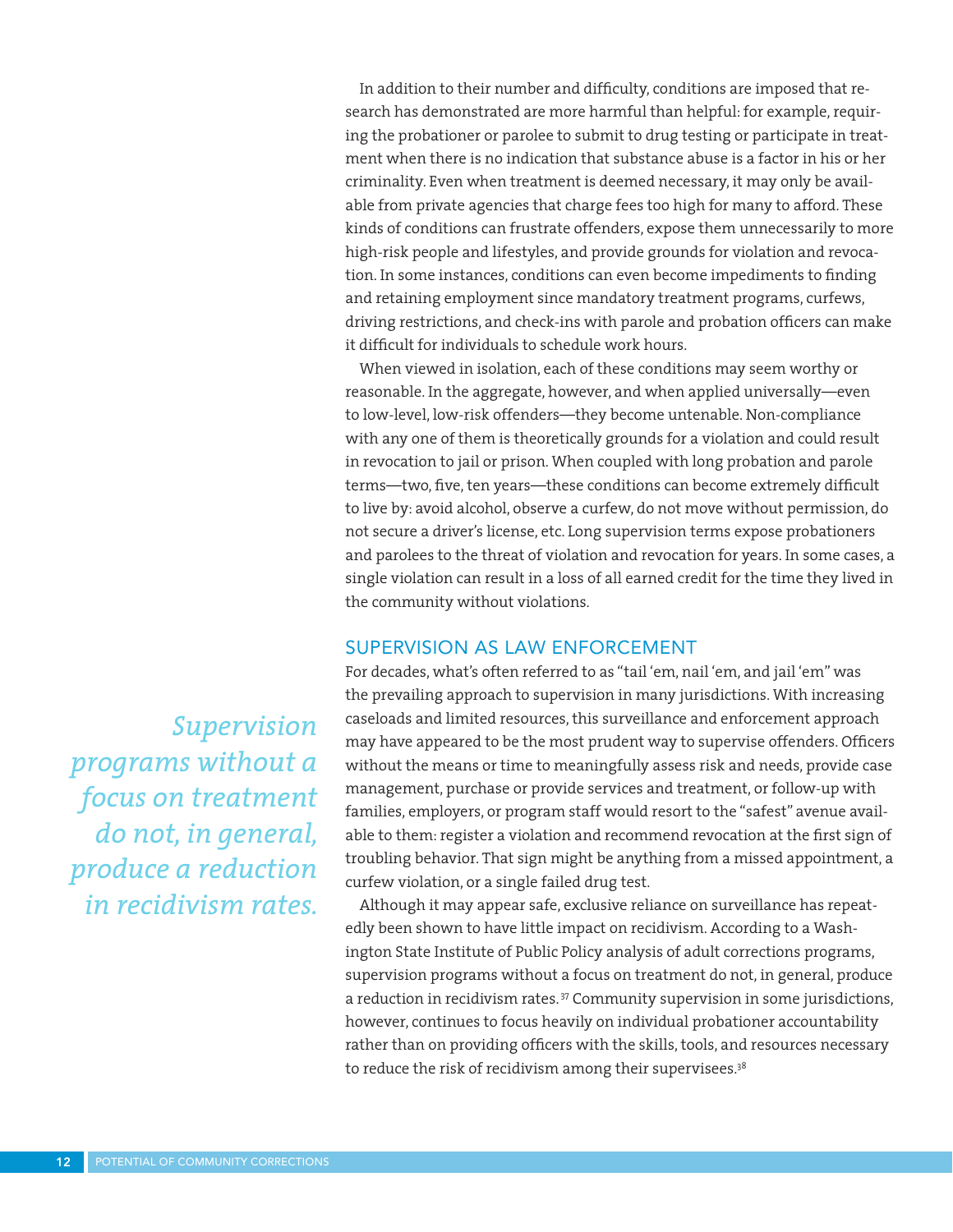#### THE DEFINITION OF SUCCESS FOR OFFICERS

In a search for fair and objective means of evaluating officer performance, many supervision agencies measure success using what are called contact standards, which direct officers to maintain a certain frequency and type of contact with their supervisees. In these agencies, contact standards are a key benchmark in assessing agency and officer performance, and quick returns of violators are often a measure of vigilance.<sup>39</sup> Reliance on contact standards can result in an emphasis on outputs (such as the number of contacts officers have with their supervisees), at the expense of the outcomes (such as reduced victimization and enhanced public safety) that matter most. Increasing the number of contacts, moreover, has not been shown to produce better outcomes for parolees.40 This is not surprising since most offender supervision consists of interviews conducted by officers from their desks.<sup>41</sup> It is not uncommon for the average contact to last five to fifteen minutes—with much of it spent by the officer checking on the offender's payment of fines and fees and the completion of community service hours.42

#### LACK OF DIFFERENTIATION IN CASE SUPERVISION

The combination of a long list of standard conditions of release and the use of contact standards in defining success can lead to supervision that is delivered uniformly, regardless of the risk the individual parolee or probationer presents or the issues that might be driving that risk. Decades of research confirm, however, that overly supervising (by number of contacts, over-programming, or imposing unnecessary restrictions) low-risk probationers and parolees is likely to produce worse outcomes than essentially leaving them alone.<sup>43</sup> The opposite is true of high-risk people. Thus, uniform supervision will invariably have a negative impact on recidivism rates for some sector of the supervised population. In addition, if the supervision strategy and case plan are not matched to the individual's assessed risk and needs, the supervision may very well be ineffective.

#### USE OF INCARCERATION AS A PRIMARY SANCTION

Many people are sent to prison or jail for breaking the rules of probation or parole—a so-called technical violation—even though they did not commit a new offense. In 2009, 24 percent—or 3,205 of South Carolina's prison admissions—were for revocations of probation and parole. Of those, 66 percent, or more than 2,100, were for technical violations, such as failure to show up at the probation office, or for alcohol or drug use.44 In Louisiana that same year, technical violations of community supervision accounted for 24 percent of all prison admissions.45 Correspondingly, in fiscal year 2010 Kentucky noted that the number of its parolees who were sent back to prison and who did not have new felony convictions nearly doubled as a percentage of prison admissions. Such parole violations accounted for 10.2 percent of total prison admissions in fiscal year 1998, yet rose to 19.5 percent of all admissions in fiscal year 2010.46

*In many cases, a return to jail or prison is unnecessary to protect public safety and may make things worse as serving time in prison has been shown to increase the risk of future offending, not to decrease it.*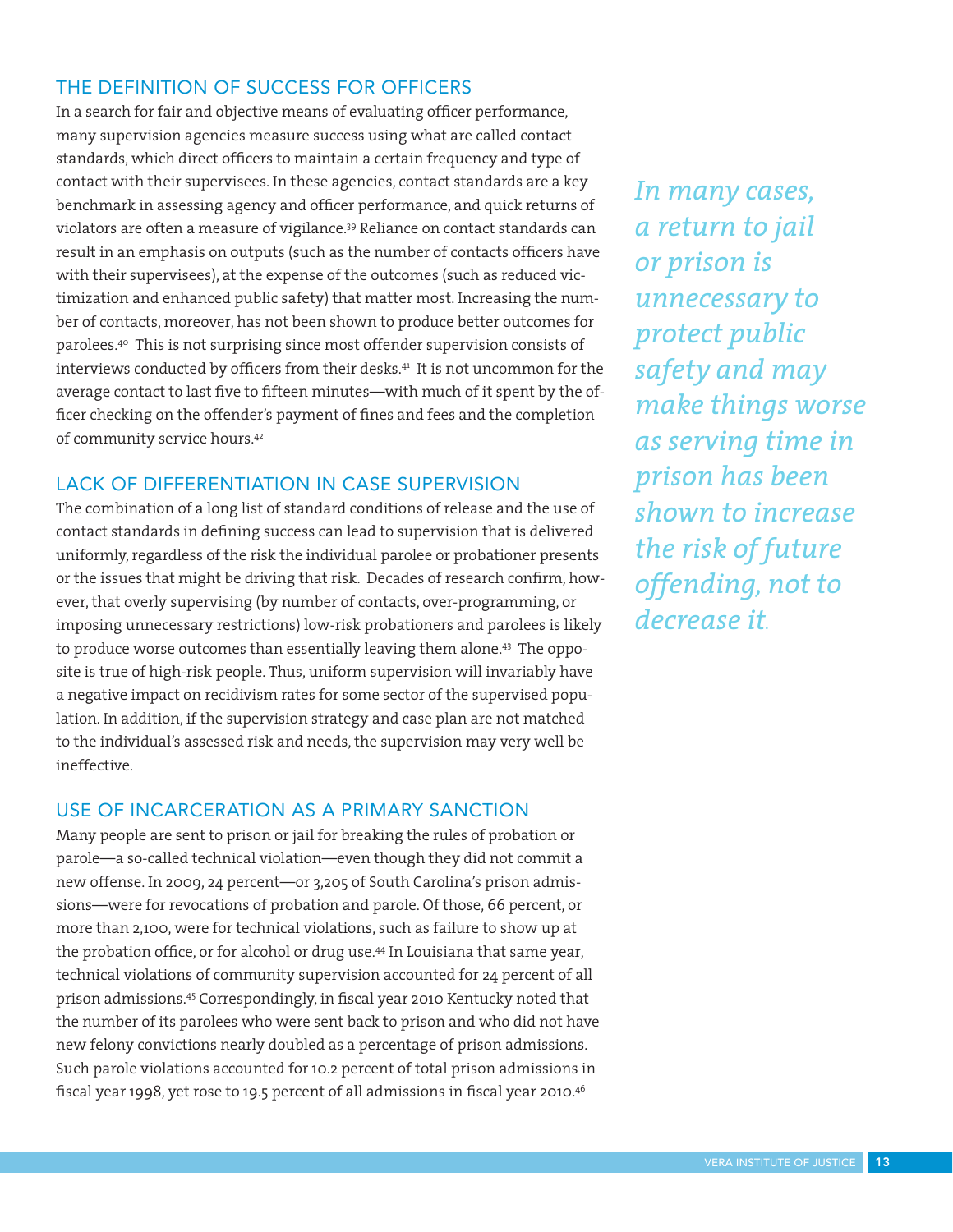In many cases, a return to jail or prison is unnecessary to protect public safety and may make things worse as serving time in prison has been shown to increase the risk of future offending, not to decrease it.47

Too often, probationers and parolees are revoked because previous lesser infractions were met with little or no response—which encouraged the supervisee to think that the rules do not matter and produced an officer exasperated by repeated rule breaking. Such exasperation can provoke responses that are out of proportion to the immediate violation. Officer responses to rules violations that are consistent and appropriate are important to reinforcing desired behavior and discouraging negative behavior.

Incarcerating technical violators is costly, both in time and money. Supervising officers have to spend time writing reports and attending hearings; the court or parole board must make time in crowded calendars. In terms of expense, a 2003 report in California—where parole violators accounted for two-thirds of all prison admissions—revealed that the state had paid almost \$900 million to re-incarcerate parole violators. Some estimate that by reducing the return-to-custody rate by 20 percent for non-serious, non-violent parole violators, corrections costs in California could have been cut by \$71 million.<sup>48</sup>

#### FAILURE TO ACKNOWLEDGE CYCLES OF ADDICTION AND **RECOVERY**

Judges and parole boards frequently impose supervision conditions on longtime alcohol or drug abusers that require them to remain abstinent. This requirement ignores the reality that recovery is a process that usually involves relapsing into alcohol or drugs use.49 A more realistic condition would be to enforce treatment completion and to monitor work toward abstinence. Similarly, alcohol and drug testing has become a commonly imposed condition that might have little to do with an offender's pattern of offending, but nonetheless requires officer time to conduct, monitor, and respond to.<sup>50</sup>

### Emerging Best Practices

Part of the U.S.'s long-standing reliance on incarceration stems from the belief that "nothing works" and that the most that the justice system can do to promote public safety is to keep known perpetrators locked up for as long as possible. Today, that belief is widely challenged as a growing body of research demonstrates the positive impact that a variety of community-based interventions can have on individual behavior.

Although policymakers traditionally paid little attention and provided limited resources to community supervision agencies, some practitioners in the field have been engaged in efforts to bring the past three decades of research to bear on their agencies. Clearly, business as usual is not working, and recent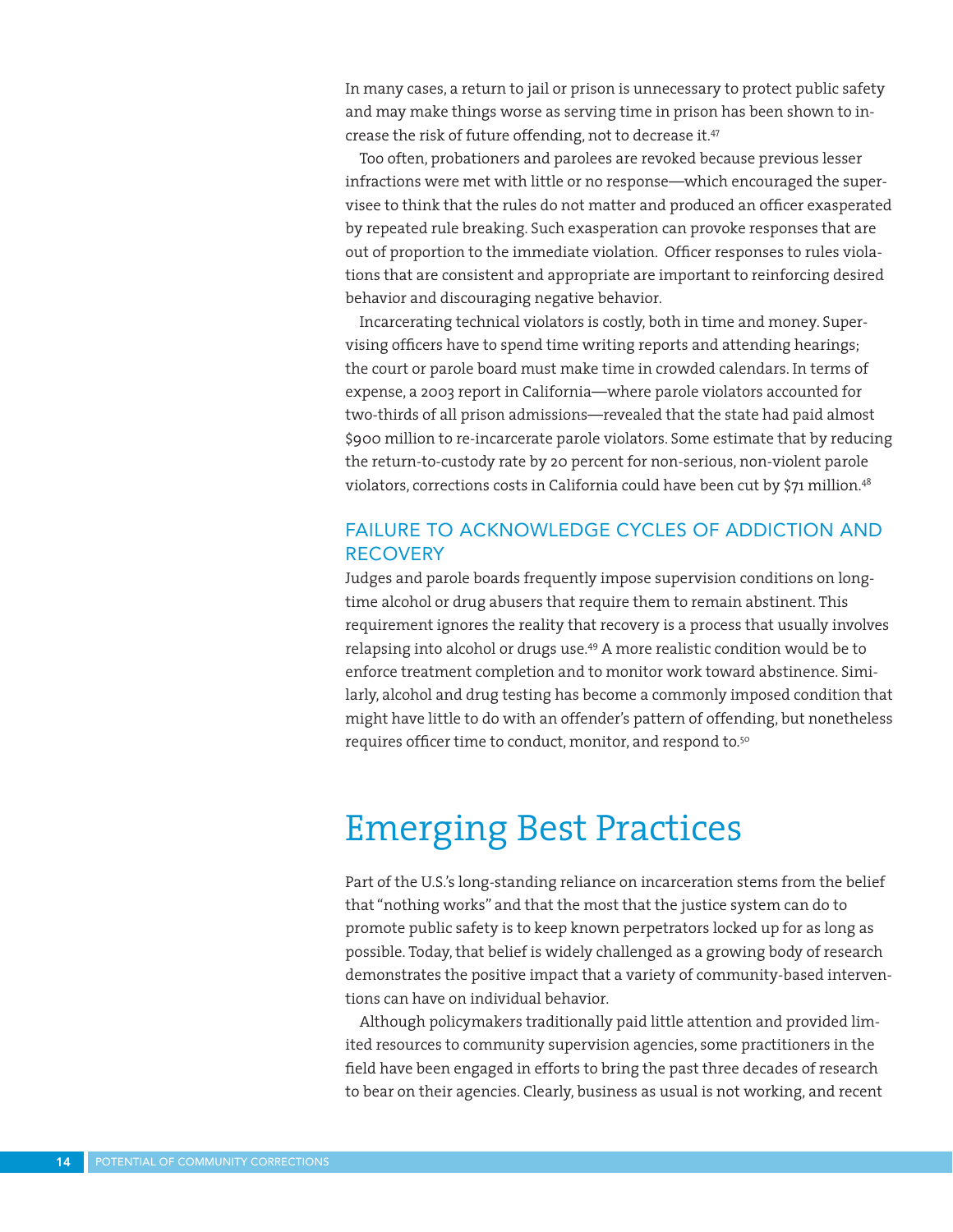policy changes that shift the burden from institutional to community corrections without addressing resources and practices are raising alarms among agency officials.

When intractably high offender failure rates are coupled with concerns about the size of prison populations and the current economic crisis, the pressure on corrections agencies to make more effective use of shrinking resources is heightened.<sup>51</sup> A number of state legislatures have gone so far as to pass bills requiring state parole, probation, and other community corrections agencies to revamp their supervision practices to use those that research has shown to be effective.

#### REDEFINITION OF AGENCY GOALS AND OFFICERS' ROLES

Implementing research-based practices requires more than simply adopting new techniques and programs: agencies must reshape their mission, restructure supervision, and redefine the role of supervision officers. Because so many agencies were previously encouraged to take an enforcement and surveillance approach to supervision, shifting to a mission of producing public safety through the success of supervisees (rather than through punishing their failures) is a significant undertaking. Everything from job descriptions, officer training, promotion criteria, and reward structures must be reviewed and adapted. In many ways, the transformation being asked of these agencies mirrors what agencies are encouraging their parolees and probationers to undertake: new values, new ways of thinking, new skills.

A significant part of this transformation involves developing in officers the skills to assess their supervisees accurately, interact with them effectively, motivate them to change, and understand the services and interventions that will support the desired change. For many agencies facing budget restraints, investing in extensive officer training is difficult to justify. However, without it, other investments—whether in assessment tools or service contracts—will fall short of their potential impact.

#### A BEHAVIORAL-MANAGEMENT APPROACH TO **SUPERVISION**

As part of supervision restructuring, some agencies are implementing a behavioral-management approach to supervision that prioritizes assisting offenders in leading successful, crime-free lives in the community.<sup>52</sup> The role of a supervision officer in a behavioral-management model combines enforcement responsibilities with a duty to instruct and model pro-social behavior.

By reframing the routine interactions between community corrections officers and the people they supervise as an *intervention*, the supervisee becomes an active participant in developing his or her supervision and treatment plan. This approach also requires officers to establish goal-directed contacts: each interaction—whether interview, collateral contact (contact with key people in an offender's life, such as an employer, neighbor, or family member), phone

*Implementing research-based practices requires more than simply adopting new techniques and programs: agencies must reshape their mission, restructure supervision, and redefine the role of supervision officers.*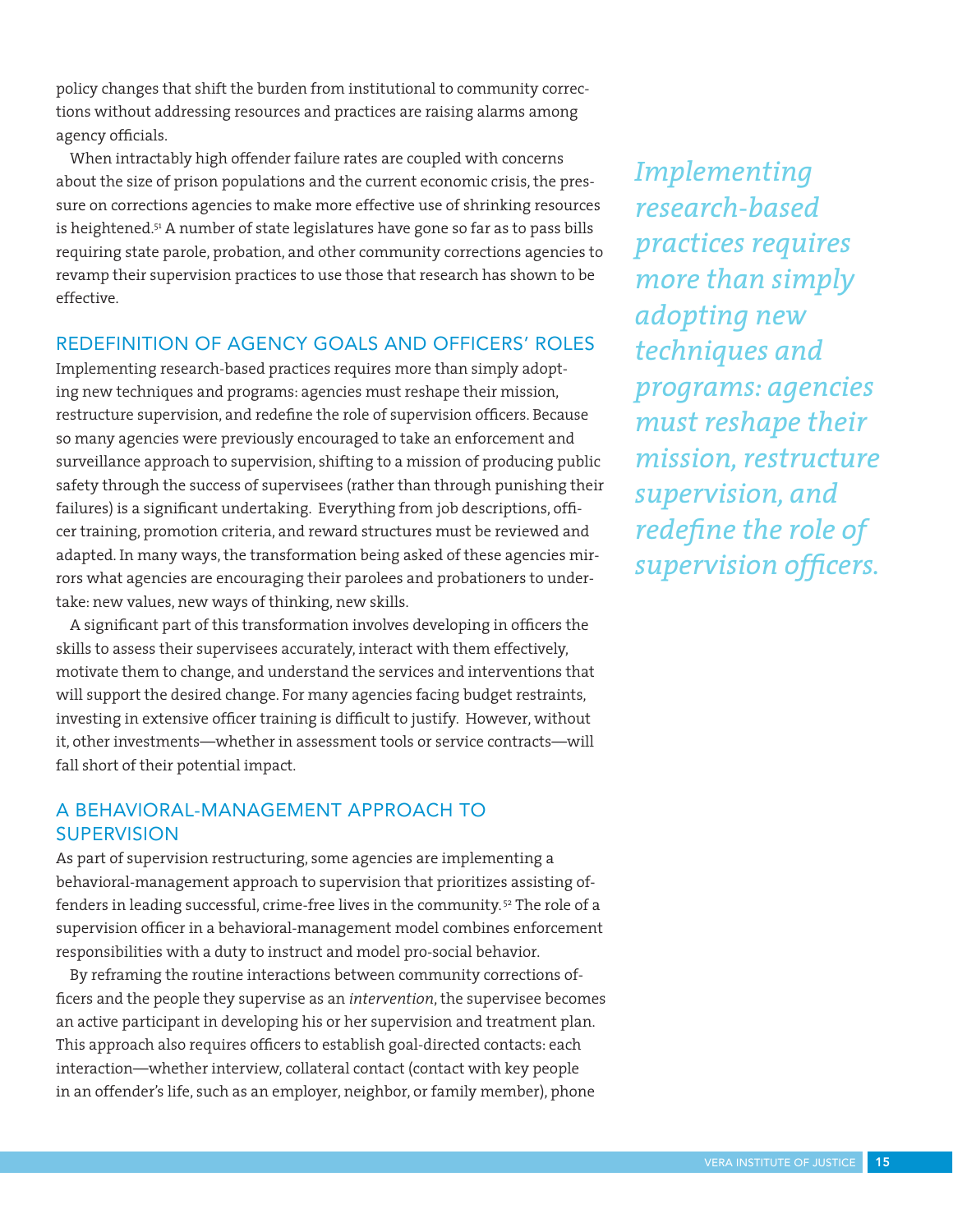call, etc.—should have a clear purpose in securing behavior change. The supervisee's success in the community becomes the definition and measure of the officer's success.

#### RISK AND NEEDS ASSESSMENT TOOLS

The foundation of good correctional practice is the administration of a validated risk or risk and needs assessment tool to defendants and offenders. Risk assessment instruments measure the probability that a person will reoffend if or when released into the community. Needs assessments identify a person's criminogenic needs, such as education, mental health counseling, or positive social peers. Today's assessment tools measure static (those things that can't be changed: age, criminal history, etc.) and dynamic (those that can: drug addiction, anti-social peers, etc.) risk factors, criminogenic needs, and strengths or protective factors present in an individual's behavior, life, or history. These provide the basis for individualized case plans to guide supervision, programming, and interventions. There are a variety of assessment tools available for different purposes. Some are proprietary while others are available at no cost. Whatever tool is used in whatever context, states and counties must validate them using data from their own populations.

Assessment tools are used to some degree in all states and in many counties at a number of decision points and in a variety of settings. Judges and releasing authorities use information from assessment tools to guide decisions regarding pretrial release or detention, and release on parole; corrections agencies use them for placement within correctional facilities, assignment to supervision level or to specialized caseloads, and for recommendations regarding conditions of release. Since the best tools evaluate the individual's dynamic or changeable risk factors and needs, they should be re-administered routinely to determine whether current assignments and plans are still appropriate.

A recent survey conducted by Vera found that a majority of community supervision agencies and releasing authorities routinely utilize assessment tools. Responses from 72 agencies across 41 states indicated that 82 percent of respondents regularly assessed both risk and need.53 While these self-reported numbers may be inflated, the responses do indicate agency awareness of the importance of assessments.

#### SUPERVISION BASED ON LEVEL OF RISK

Research over many decades demonstrates that supervision and intervention resources are used to best effect on those who pose the highest risk to public safety. In terms of promoting law-abiding and pro-social behavior, the greatest return on corrections dollars can be realized by supervising moderate-to-highrisk offenders more intensively—in terms of the number and frequency of contacts and the range and intensity (or dosage) of services and interventions.<sup>54</sup>

Researchers and practitioners note that increased and more intensive contacts and programming benefit this population because they intervene in

*A recent survey conducted by Vera found that a majority of community supervision agencies and releasing authorities routinely utilize assessment tools.*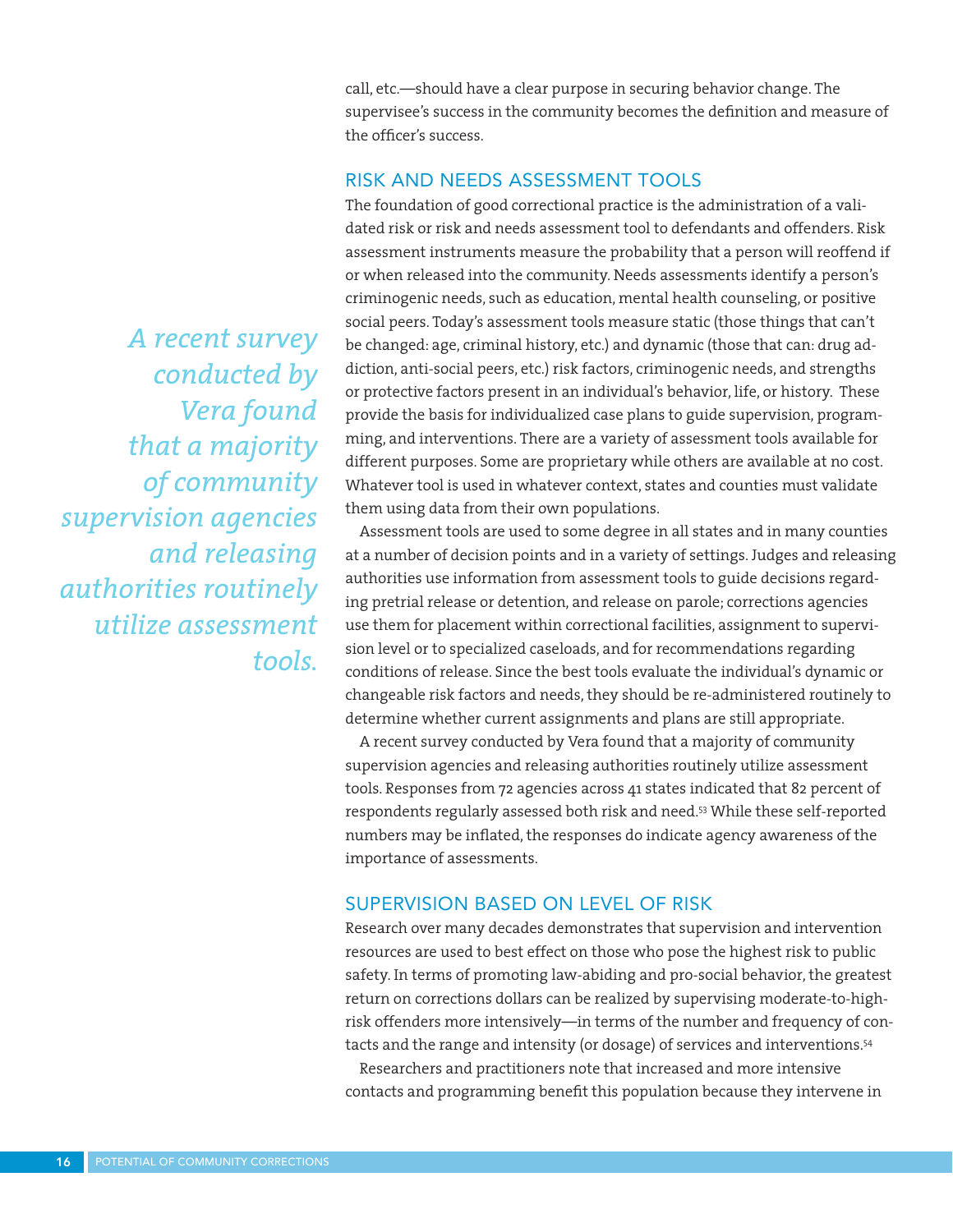established patterns of thought and socialization, and serve to structure supervisees' time in more conventional ways, leaving less time for aimless "hanging out." The moderate-to-high-risk group is also operating with the greatest number of deficits (such as addiction, anti-social attitudes, low educational achievement, etc.) so addressing even some of these is likely to improve behavior and outcomes.

Conversely, as noted previously, research has shown that assigning low-risk offenders to intensive supervision and programming can be counterproductive. Intensive interventions risk disrupting already established pro-social behaviors, activities, or relationships (such as jobs, school, parenting, or religious observances), as well as exposing low-risk offenders to anti-social attitudes and subcultures in group programs. In doing so, agencies can in fact increase these supervisees' risk of offending.<sup>55</sup>

These research findings often run counter to the beliefs of many judges, paroling authorities, and other decision makers who consider treatment and programming resources wasted on high-risk offenders and who tend to overintervene with low-risk offenders. Their beliefs can make it difficult to implement practices supported by the evidence.

**T** DELAWARE A state with a unified prison and jail system, Delaware is in the process of adopting a pretrial risk assessment instrument to inform detention and release decisions with the intention of holding fewer low-risk defendants and freeing resources for high-risk populations. Delaware is using this and other changes to be able to spend its limited public safety dollars on programming that addresses offenders' risks and needs more comprehensively. Furthermore, through earned compliance credits Delaware has created an incentive for probationers to comply with supervision conditions in exchange for a reduction in their probation terms.<sup>56</sup>

**The GEORGIA** The Georgia Department of Corrections is utilizing technology to monitor its low-risk offenders. Low-risk probationers are required to call into an automated system at a probation reporting contact center (PRCC). Should a probationer provide nonstandard responses to the system's questions, the call is directed to his or her probation officer. This provides an incentive to probationers to comply with the rules of their probation in order to maintain or gain the liberties that PRCC offers. The system has allowed Georgia to allocate more resources and time to its high-risk probationers, thereby increasing public safety and improving supervision quality.<sup>57</sup>

#### SUPERVISION TIED TO NEEDS

Impacting criminal behavior requires a nuanced understanding of a supervisee's educational, social, and cognitive needs. For example, research conducted by Vera on a large cohort of parolees found that unless officers understand the Throughout this report, passages marked with  $\bigstar$ spotlight best practices or recent policy changes in selected states.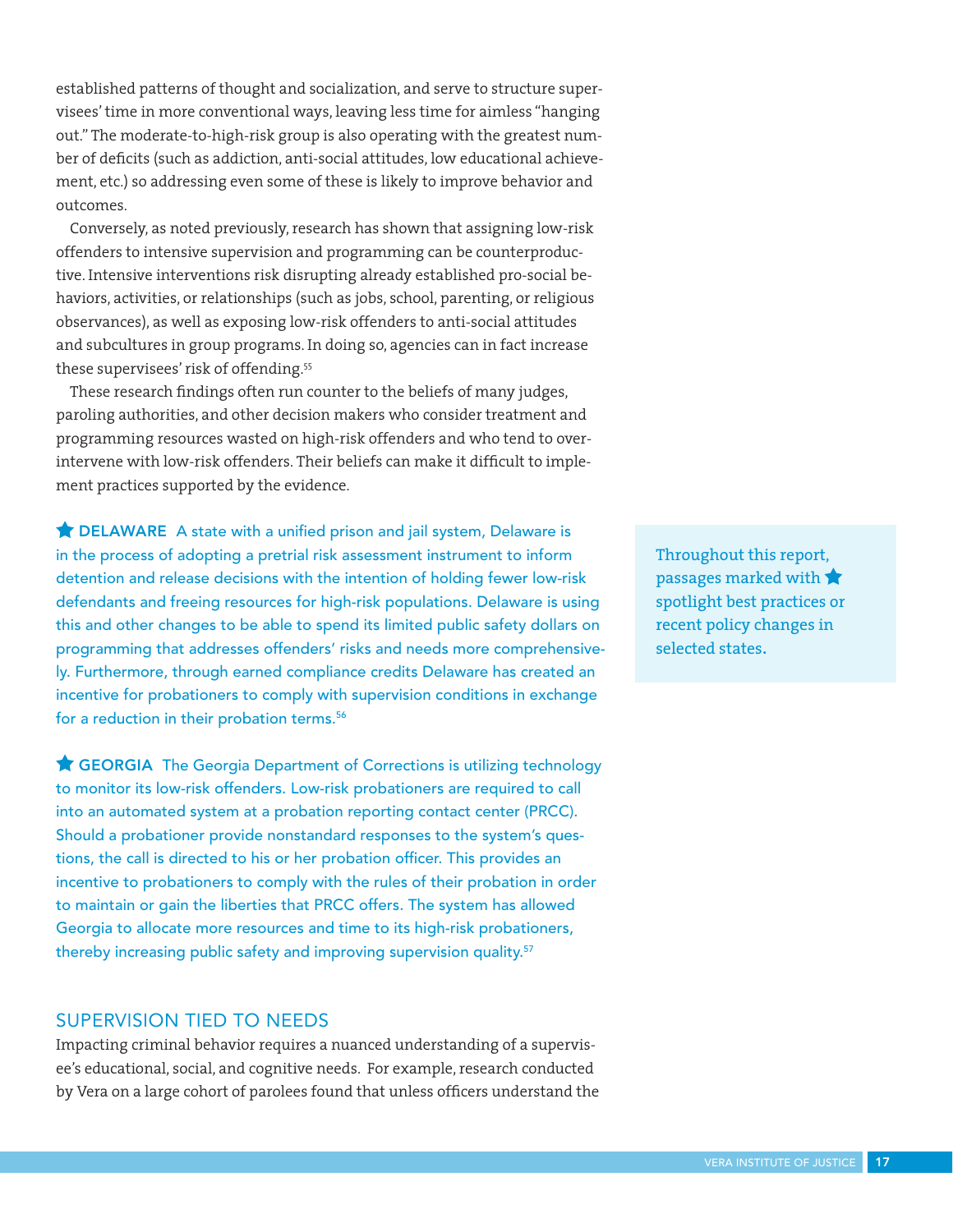reasons why a parolee cannot maintain stable housing or keep a job, they cannot help change the situation. Depending on the case, impediments to success can be anything from characteristics of the supervisee—such as an inability to get along with or take simple directions from others—to a lack of skills or rent money.58

As explained above, the assessment instruments in use today measure a person's criminogenic needs as well as his or her strengths. This information forms the basis of the individualized case management plan that prioritizes the supervisee's treatment, education, and service needs and identifies the most effective ways to address these. Incorporating both strengths and needs in the case plan ensures the officer does not order an intervention that will interfere with or disrupt protective factors, while also guiding the officer in how to recognize and reinforce positive behavior during the supervision process.

#### ENHANCED RESOURCES FOR THE RISKIEST CASES

Too many supervision agencies waste valuable resources—staff time and purchased services—on low-risk offenders who actually may be harmed by excessive supervision and programming. By redirecting existing resources agencies can provide more intensive supervision, treatment, and services to medium and high-risk parolees and probationers.

However, redirected resources alone are not always sufficient to substantially improve public safety. Securing this requires more officers, lower caseloads, better training, and funds to purchase services and treatment for medium and high-risk offenders. Therefore, states and counties may need to invest additional resources upfront to make communities safer.

#### GRADUATED RESPONSES AND INCENTIVES

Revocation to jail or prison is a severe, expensive, and mostly ineffective sanction for some supervision violations. Yet officers often express the fear that, if they do not revoke for lower-level violations, a supervisee may commit a more serious offense later on for which the officer and his or her agency will be held liable. Many jurisdictions have addressed this concern by formally adopting policies that support a system of graduated responses for rules violations and offer individual officers legal protection. These policies are grounded in a growing body of research showing the importance of responding to *every* infraction; the key is to respond appropriately and proportionately. From a missed appointment to a failed drug test, there are many behaviors that can be safely met with prompt, defined sanctions that are proportional to the violation and address the reasons the violation occurred.59 Providing a continuum of responses that includes both programming interventions and sanctions (such as an official reprimand from a senior supervising officer, more frequent reporting, a new curfew, or time-limited travel restrictions) gives officers the tools to respond to every violation while allowing them to continue interacting and working with their supervisees through difficult periods.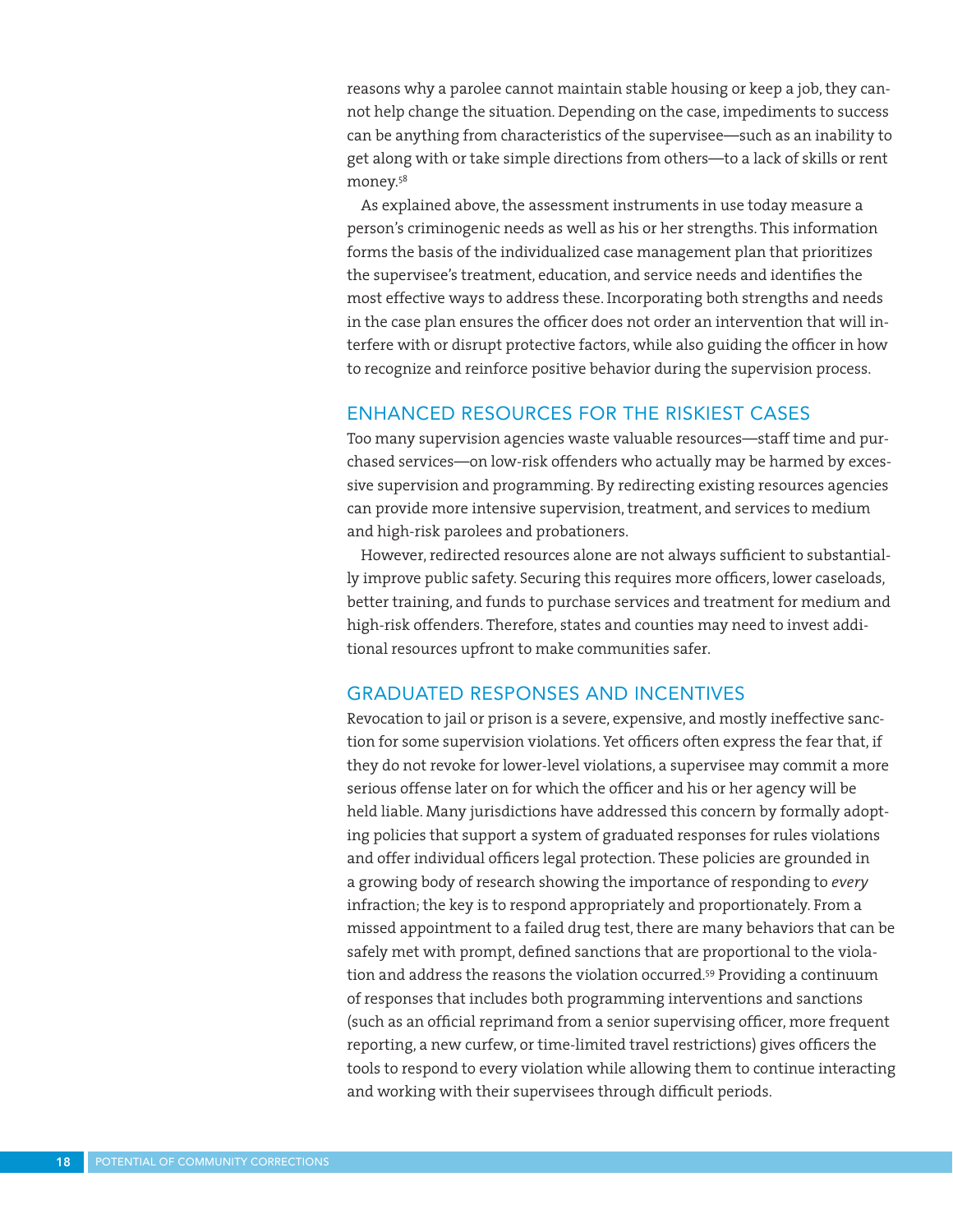Some states supplement these community-based responses with secure residential options, known as "half-way back" programs. Recent research casts doubt on the usefulness and cost effectiveness of these programs for technical violations unless there is a demonstrated need for intensive, residential treatment and parolees are placed in them immediately following a violation.<sup>60</sup> A less disruptive and expensive alternative is day reporting, which requires supervisee to report to a center daily, weekly, or otherwise, depending on his or her level of risk and needs.<sup>61</sup> These centers structure free time by offering rehabilitative programming, such as substance abuse treatment, educational and vocational skills trainings, together with surveillance and accountability activities (such as drug testing). Research demonstrates that day treatment centers can reduce recidivism and keep communities safer.<sup>62</sup>

In addition to sanctions, an effective system of graduated responses should also incorporate incentives and rewards. Research indicates that a ratio of at least four positive to each negative verbal response (4:1) is most effective for reinforcing behavior change.<sup>63</sup> Corrections agencies can use positive reinforcement to encourage offenders to accomplish pro-social goals and other positive behavior change. In addition to verbal praise, these can include a letter of commendation or certificate of achievement from a supervising agent or office director, a small gift card or transportation allowance, or similar inexpensive item.

 OREGON The Oregon Department of Corrections has used a graduated response system since 1993.<sup>64</sup> It allows officers to promptly apply graduated sanctions for certain violations without having to go through a court hearing process. To make the system less subjective, the department utilizes a grid to determine appropriate sanctions for various types of behavior. In 2002, the department conducted a study of the effectiveness of this system and found that: (1) individuals sanctioned with community service were the least likely to recidivate in the future; (2) increased jail time was associated with higher rates of recidivism; and (3) treatment and rehabilitation interventions were more successful than surveillance or enforcement sanctions.<sup>65</sup>

 KANSAS Kansas has developed a Behavior Adjustment Response Guide (BRAG) to help officers make informed decisions regarding sanctions and rewards.<sup>66</sup> It works in conjunction with a comprehensive case plan that includes goals and action steps that target particular risks and needs. Negative responses may include a more restrictive curfew, GPS monitoring, or day reporting. Positive responses are included in the guide and might include a letter of recognition, a certificate of progress for remaining substance-free, or small gift or transportation card to ensure that officers reward compliant behavior and achievements.<sup>67</sup>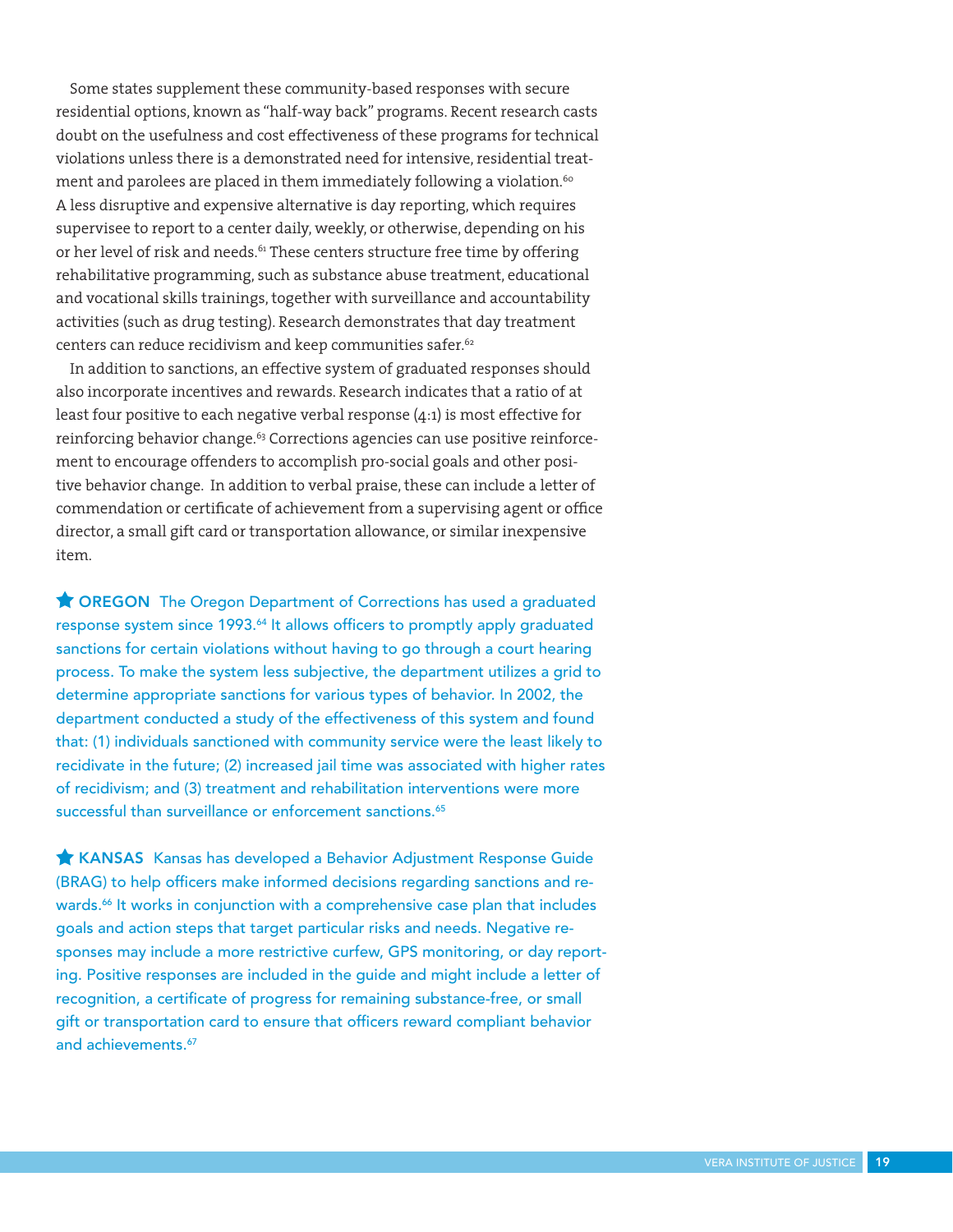# Current Practices That Need More Research

If research-based practices that improve lives and enhance public safety are to advance and help change the national reliance on incarceration, then researchers, policymakers, and practitioners must continue to test their hypotheses and evaluate their programs and interventions. Encouraged by practices that appear to produce results in other states, some agencies are implementing (and some states are mandating) practices that have not yet been validated by research. Many of these practices are ripe for further exploration and research, as the following seven examples demonstrate.

#### USE OF TECHNOLOGY

The rapidly growing number of people placed each year on probation, parole, and pretrial supervision pushes the caseloads of many community supervision agencies far beyond their capacity. In an effort to cope with increasing caseloads and shrinking resources, agencies are seeking innovative solutions that use technology while maintaining effective and safe supervision.

**Kiosk reporting.** Some jurisdictions have implemented automated kiosk reporting systems for low-risk offenders as a strategy to shorten case processing time and to reduce the expense of data collection.<sup>68</sup> Kiosks are automated machines through which individuals can report to supervising officers. Entering a password or other identifier, offenders can update their information, receive messages from their supervising officers, be assigned to drug testing, or ask questions about the conditions of their supervision. Designed for low-risk offenders, the kiosk system allows flexibility in reporting times to offenders who may be in school or working. This can prevent interruptions in what may be activities that support successful reentry. The agency saves staff time and costs by requiring the offender to input information directly into the machine, which uploads it into agency data systems. In-person meetings can also be scheduled when necessary. Very little is known, however, about the extent that kiosk systems are used across the country or about the safety and cost effectiveness of these systems compared to traditional supervision. Further research is needed on the effectiveness of kiosk supervision and other automated systems and the circumstances under which these should be used in community corrections.

**Electronic monitoring.** The number of offenders monitored electronically has grown significantly since the introduction of such technology in the 1980s. Electronic monitoring (EM) is now used in a variety of community supervision settings, including parole, probation, and pretrial supervision. EM was origi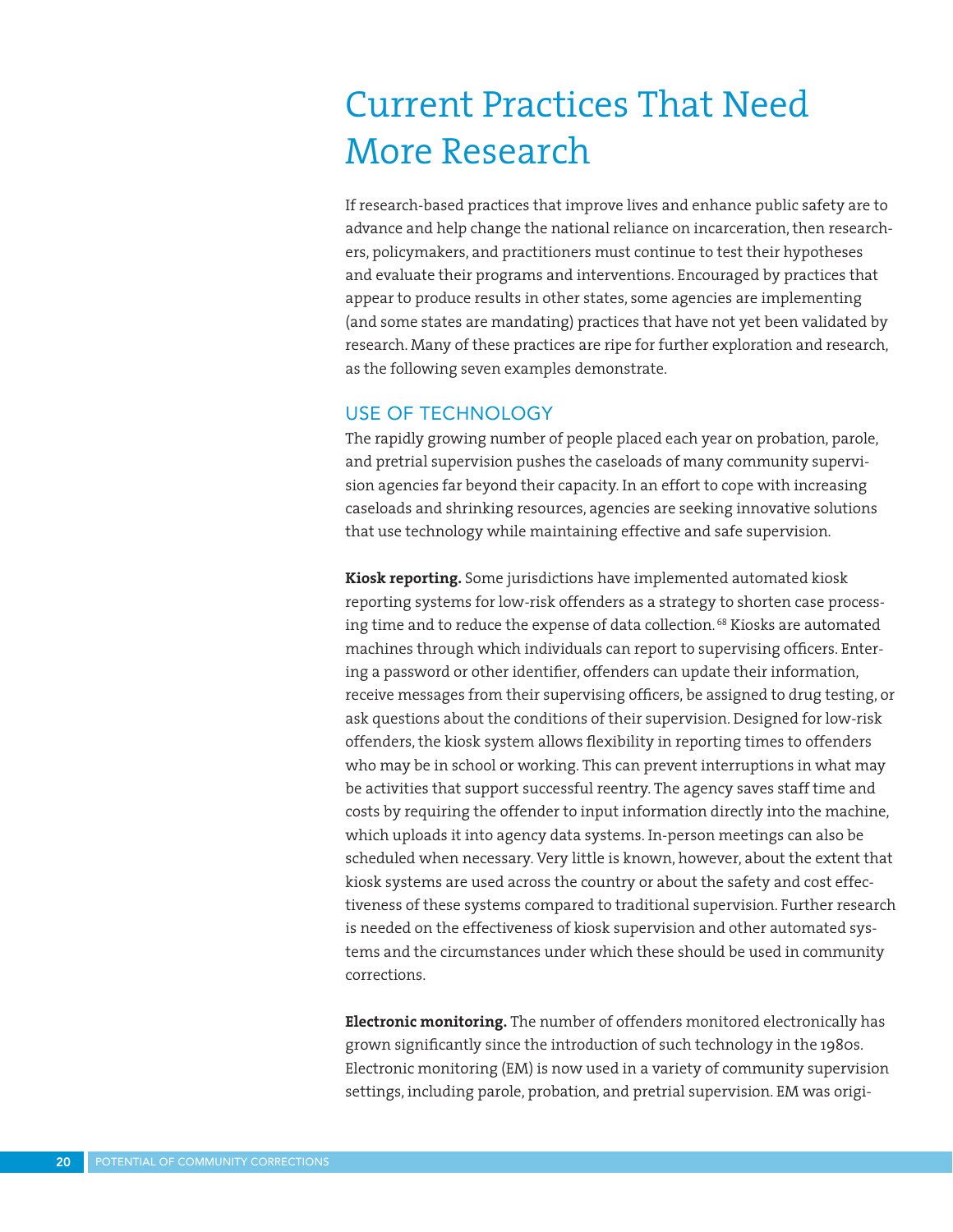nally introduced to monitor offender compliance with curfews, but the development of EM with global positioning systems (GPS) added the ability to track, with considerable precision, the movements of supervisees. EM with GPS has been used most frequently with those convicted of sexual offenses.

The potential for cost-savings in using EM as an alternative to incarceration suggests that its use is likely to continue to grow.<sup>69</sup> Despite its proliferation, the field still lacks a solid evidence base from which to learn about EM best practices.<sup>70</sup> Most evaluations conducted to date have relied on small samples and lacked a satisfactory control group.<sup> $n$ </sup> Given the variety of correctional settings in which EM is used and the range of offenders it is used with, much research is still needed to determine the fiscal and social impact of EM and to identify the practices that lead to the best outcomes.

#### OFFENDER REGISTRIES AND COMMUNITY NOTIFICATION

Since 1996, community notification regarding the presence of registered sex offenders has been mandatory in all states. Despite the impact on offenders and their families and the significant costs incurred by states in meeting notification requirements, research into the efficacy of offender registries has been slow to emerge and contradictory in its findings. While some studies have found a reduction in the number of arrests made for first-time sexual offenses following implementation of public notification laws, other studies have not found any impact.72

Even without reliable evidence, however, some states have extended their use of public registries beyond sex offenders. At least eight states require public registration of violent felony offenders, and other jurisdictions are considering registries in response to crimes such as murder and domestic violence. Since little is known about whether and under which circumstances public registries add to public safety, further research is needed to inform ongoing debates.

#### COMMUNITY SUPERVISION PROGRAMS AND VIOLATION RESPONSE TECHNIQUES

Although limited research suggests that programs designed to increase supervision and treatment services for parolees and probationers who violate their supervision conditions can effectively reduce recidivism, increase access to treatment, and limit reliance on incarceration as a sanction, these programs would benefit from full-scale evaluations of their effectiveness.73

**Day reporting centers.** Some states have demonstrated that day treatment centers are effective at reducing risk level and future recidivism.74 Day centers are, however, used for a variety of purposes and populations. As jurisdictions increase their use of day treatment centers, they will need to evaluate their individual programs to demonstrate their effectiveness (with which populations and with what kind of programming) in order to sustain political and agency support for such efforts.

*Despite the impact on offenders and their families and the significant costs incurred by states in meeting notification requirements, research into the efficacy of offender registries has been slow to emerge and contradictory in its findings.*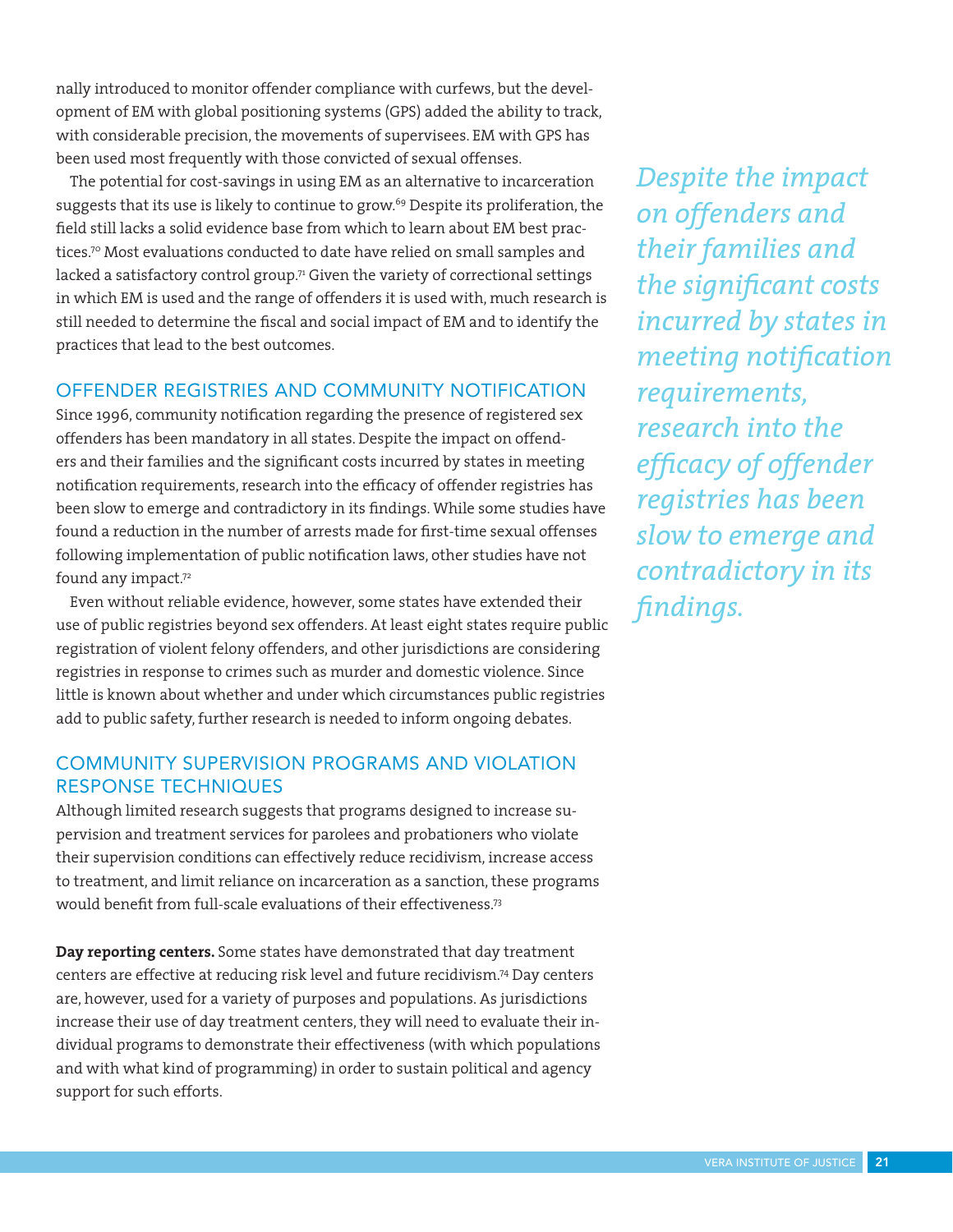**Graduated responses.** Graduated responses provide swift and certain consequences for rules violations without having to resort to incarceration. To the extent that they incorporate interventions and programming, they may have an enhanced, positive effect on recidivism. However, there is little research on the effects of graduated responses on recidivism (compared to their impact on revocations to prison).<sup>75</sup> Evaluating the effectiveness of the range of sanctions can inform agencies which sanctions and interventions are effective for specific violations and populations, based on their risk level and treatment needs.

**Reentry courts.** Although several states and the federal government have established reentry courts as another approach to supervision and service coordination for parolees, research into their impact and effectiveness has been limited. Reentry courts apply the promising features of drug courts, such as graduated sanctions and positive reinforcements, to the management of offenders reentering the community after prison. A small number of studies suggest that these courts have the potential to increase rates of successful community reintegration but the evidence is inconsistent.76 Further research is needed to establish the extent to which reentry courts can improve outcomes for parolees and to identify the specific populations and program elements that are associated with these improved outcomes. More information is also needed on the impact of using the courts for this purpose on their day-to-day operations and responsibilities.

**HOPE courts.** By using short (no longer than a few days), swift, and certain jail sanctions in response to the misconduct of medium-to-high-risk supervisees, Hawaii's Opportunity Probation with Enforcement (HOPE) program decreased technical violations and re-arrest rates. $\pi$  Many jurisdictions have since followed suit—with Arkansas, Kentucky, Maryland, and Vermont all passing legislation with HOPE provisions in 2011 alone. Despite wide adoption, no research has been conducted on the effectiveness of the program in jurisdictions outside Hawaii.

#### COMBINATIONS OF PROGRAM INTERVENTIONS

Many in the research community believe that successful evidence-based interventions would have a much greater impact on recidivism if they were used together, rather than in isolation. For example, a recent study of transitional jobs programs, conducted for the Joyce Foundation, reviewed programs provided to those recently released from jail or prison that combined temporary work with hard and soft employment skills training. The authors found limited utility in this approach one year after the individuals' release.78 However, in reviewing the study's results, a group of researchers and experienced practitioners meeting in Washington speculated on the likely impact of a similar program if it included additional programming responsive to participants' other, non-employment needs.79 This is difficult research as it is a challenge to tease out the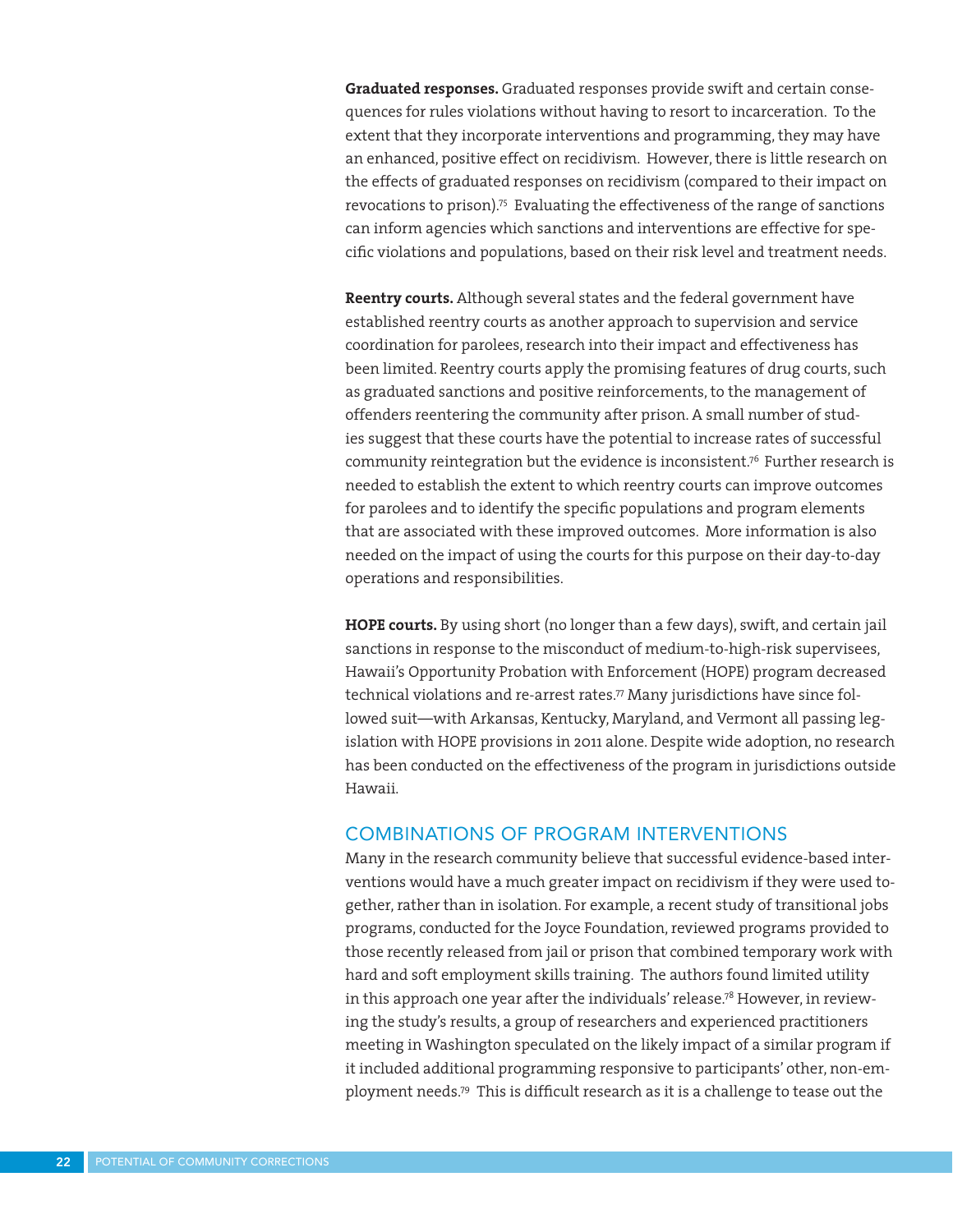precise combination of interventions and programs that will be most effective with particular populations.

#### PRETRIAL SUPERVISION

Pretrial release programs that use validated risk assessments to target supervision can reduce incarceration and allow defendants to maintain stability in their lives without endangering the public. Given their status as defendants and the presumption of innocence, there is a particular need to ensure that conditions of release place the minimum burden possible on supervisees. In addition, many jurisdictions also refer pretrial supervisees to treatment or other interventions (drug treatment, counseling, or mental health services, for example) aimed at reducing their levels of risk and need. Because pretrial programming varies considerably between counties and states, more research is needed into the impact of different pretrial supervision practices.<sup>80</sup> Continued research is also needed to identify the most effective conditions, combinations of conditions, and responses to misconduct to ensure public safety and decrease failure-to-appear rates. Such research would strengthen and expand the current evidence base and would be of great value to future policymaking.<sup>81</sup>

#### ENHANCING SOCIAL SUPPORT

Research suggests that family ties, social networks, and social support deters criminal behavior. For many, social networks are often more effective in meeting employment and accommodation needs than are social-welfare organizations<sup>82</sup>

**Social support.** Many programs designed to lessen the risk of offending focus on the development of human capital—individual attitudes, skills, and education—to the almost total exclusion of social capital—the value inherent in and between social networks.<sup>83</sup> Finding employment, for example, is not only aided by acquiring new skills (human capital), but by the cultivation of social networks that provide access to job opportunities (social capital), many of which are not publicly advertised but found through word-of-mouth. Social isolation can therefore greatly inhibit successful job-seeking.<sup>84</sup>

Research suggests that providing ex-prisoners with opportunities to help others can also lessen the risk of offending.<sup>85</sup> Offender mentorships may therefore be an important addition to traditional community supervision programming.<sup>86</sup>

Further research is needed to determine the impact of programs that attempt to support social reintegration and to identify ways in which officers can promote social support without jeopardizing public safety.

**Family support.** Offenders often find themselves incarcerated many miles from their homes. Maintaining meaningful contact with their families can be financially and logistically challenging, to the point that contact may be lost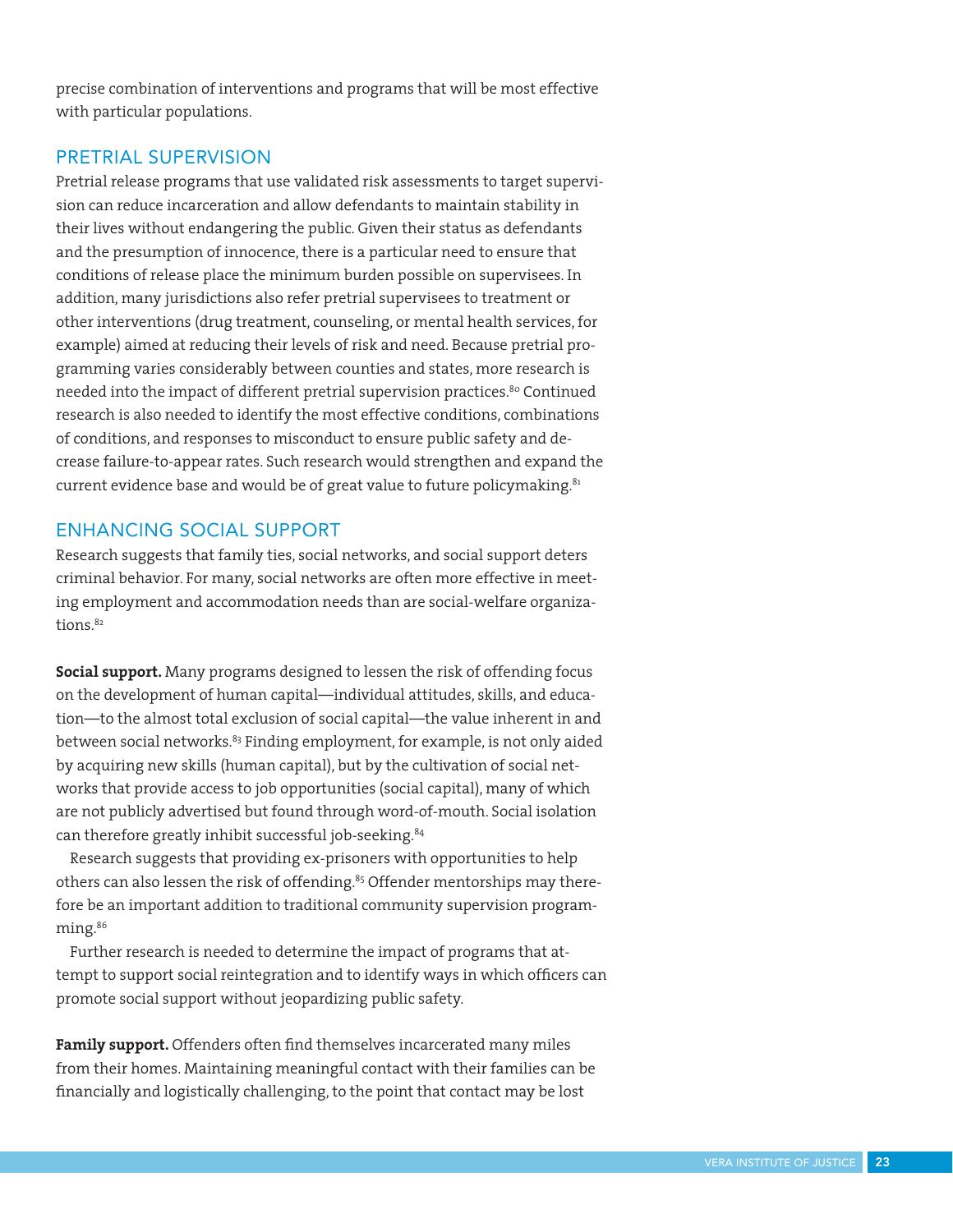entirely. In the community, public housing policy and conditions of supervision can further limit supervisees' ability to participate actively in family life (for example, restrictions on associating with known felons when family members are felons). However, research demonstrates that family support can be a highly influential factor in the success of ex-prisoners.<sup>87</sup> For example, securing employment and abstaining from drugs are both related to intimate partner and family relationships.<sup>88</sup>

Efforts to promote family ties need to start before release. Family visitations in prison can both delay and reduce recidivism upon reentry, but encouraging such visits requires training corrections staff to understand the importance of family contact and a review of policies and practices that may help or hinder them.<sup>89</sup> More research is needed into the impact of family-focused interventions and training in order to demonstrate their value and identify important program components and best practices. Various policies can also prevent family reunification in the community. For example, public housing authorities can exclude criminal-justice involved people from their properties, preventing both adults and juveniles from living with their families. Research is needed to understand how the potentially negative consequences of these policies might best be mitigated and to support possible changes to the policies.

#### OFFICER WORKING STYLES AND PRACTICES

Improving community supervision outcomes requires a shift in the way officers approach their work. Focusing solely on the enforcement of rules and imposing sanctions without attempting to develop motivation, engagement, or a sense of responsibility in supervisees can decrease the effectiveness of officers' supervision and threaten the success of community interventions, despite other efforts to implement practices proven effective through research. When departments emphasize skill-building among their officers and place importance on their relationships with those they supervise, officers are likely to have greater job satisfaction and stay in their positions longer.

**Officer skills.** More research is needed into the skills, competencies, and interactional styles of officers that best promote offender success and the efficacy of training programs that aim to support these. While there is some research available that seeks to address these questions, much remains unknown. For example, the use of pro-social modeling by officers correlates with offenders' compliance with supervision requirements and desistance from crime.<sup>90</sup> The use of motivational interviewing techniques has some impact on future offending, offender retention and engagement in treatment programs, and motivation to change.91 Research has also shown that officers are responsive to training and support that assists them in applying core correctional practices during face-to-face interactions with supervisees.<sup>92</sup> But further research is needed to identify supervision styles that work best with different types of offenders; there is qualitative evidence to suggest, for example, that female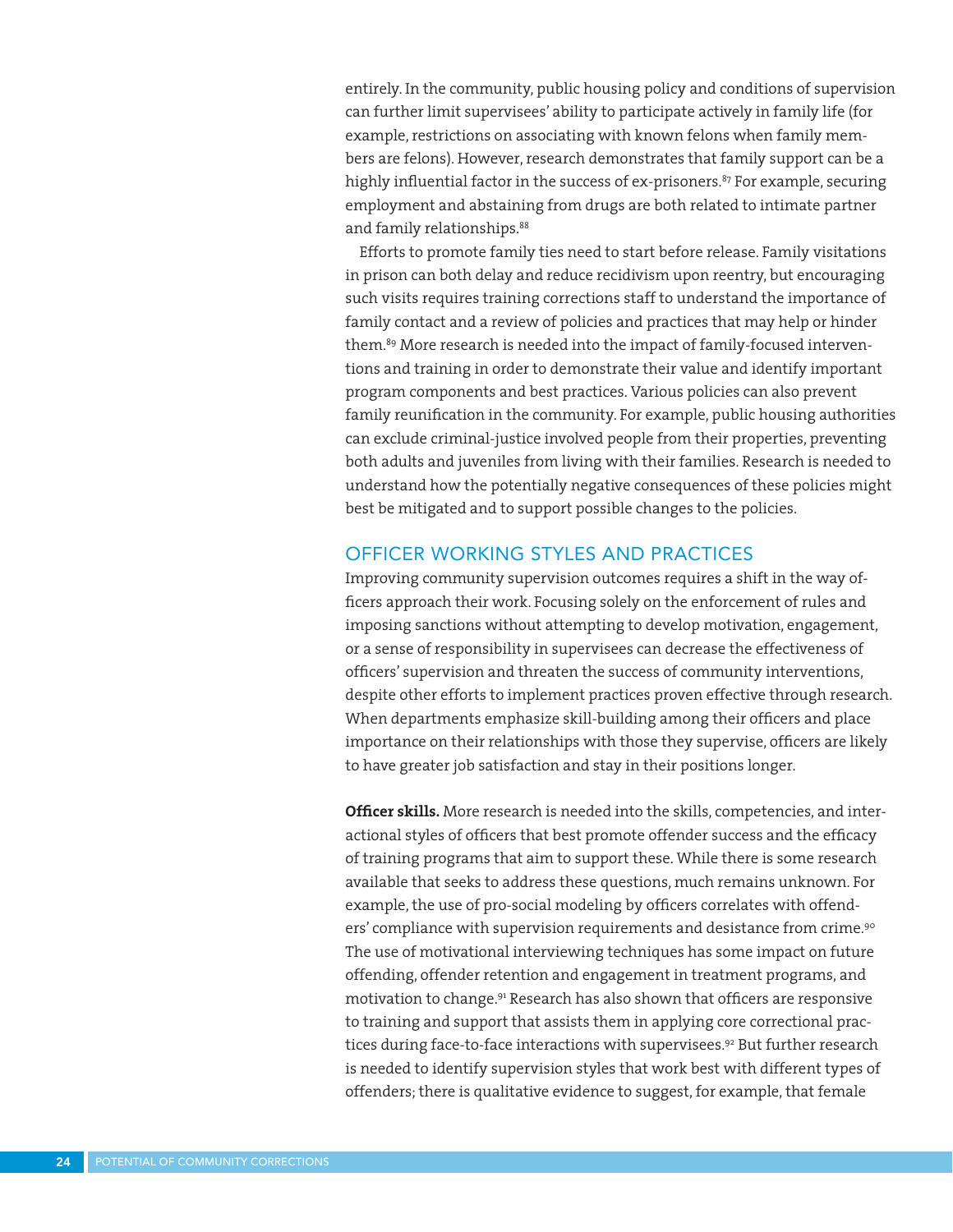offenders take greater benefit than men from a relationship-oriented style of supervision.93 Further research into the impact of officer qualities and interactional styles could inform the development of more effective training programs for officers and encourage corrections agencies to view officer development as a worthwhile investment of their often limited funds.

**Officer-supervisee working relationships.** In recent years, policymakers and researchers have recognized the importance of the officer-supervisee relationship to successful community reintegration and corrections outcomes.<sup>94</sup> Research suggests that strong, positive working relationships that are based on mutual respect, openness, honesty, and warmth, among other qualities, can increase compliance and engagement with supervision and decrease recidivism.95 Successful working relationships should be well balanced between the dual roles of rehabilitative care and rule enforcement, as officers who develop a 'firm, fair, and caring' relationship with supervisees see a decrease in recidivism.96 Positive and consistent working relationships are related to improved outcomes in correctional treatment programs, and are also thought to improve officers' ability to gather information and monitor their supervisees.<sup>97</sup> More research is needed to better understand what constitutes good working relationships, how these can be fostered, and which policies or practices threaten or encourage their development. Without giving serious consideration to this aspect of community supervision, other evidence-based interventions may well fail to live up to their full potential.<sup>98</sup>

# Recent Policy Changes in Community Corrections

As state revenues have foundered, and recognition of the impact of probation and parole failures on jail and prison populations and budgets has grown, states have looked for ways to encourage and sustain the development of effective community-based sanctions that keep offenders safely in the community. Following are some of the multiple strategies states are pursuing to achieve this end, along with some state models.

#### MANDATORY USE OF EVIDENCE-BASED PRACTICES

With wider dissemination of research findings on how to impact criminal behavior, legislatures are passing bills that require corrections agencies to direct funds to programs that employ evidence-based practices. In some states, such as Oregon, the legislation specifies that a percentage of allocated funds must be used for evidence-based programming.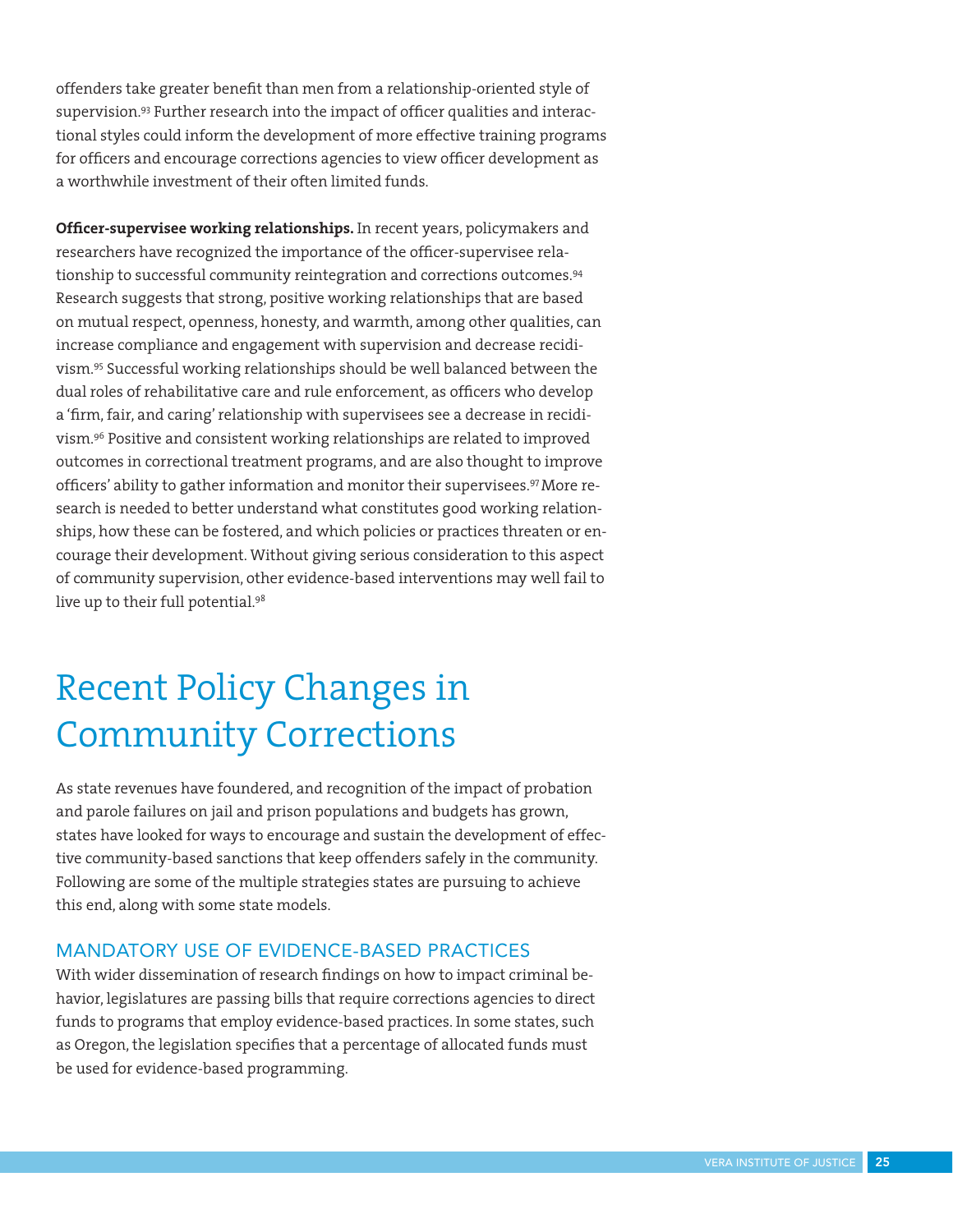**ARKANSAS** In 2011, Arkansas enacted the Public Safety Improvement Act, which requires the Department of Community Corrections to implement evidence-based practices across the agency. The law mandates the agency to use specific practices. For example, probation and parole officers must develop individualized case plans for everyone designated moderate- or highrisk by an assessment tool that targets interventions for specific criminal risk factors, such as antisocial thinking, low levels of education or employment, and substance abuse.<sup>99</sup>

**KENTUCKY** Part of a broad legislative package recently passed in Kentucky explicitly requires the Department of Corrections to use risk assessment tools to evaluate all probationers and parolees and to place low-risk offenders on administrative caseload supervision—a program designed to monitor those designated low-risk only to ensure they have not engaged in criminal activity and are fulfilling any court-ordered financial obligations ordered by the court. The new laws also permit people at a higher level of supervision to eventually move onto the administrative caseload by their consistent compliance with conditions.100

 WASHINGTON The state's Offender Accountability Act requires classifying offenders according to their risk for future offending and allows the Department of Corrections to deploy more staff and resources to the supervision of offenders identified higher risk. It also encourages the department to develop partnerships with local law enforcement and social services to provide appropriate services in the community.<sup>101</sup>

#### AUTHORIZATION FOR USE OF ADMINISTRATIVE RESPONSES TO PROBATION AND PAROLE VIOLATIONS

Many states are looking for ways to stop the flow of technical violators into their prisons. Revocation to prison is not effective at preventing future crime and is very expensive. However, for many of the reasons discussed earlier, too many officers recommend revocation for technical violations. Therefore, some states have legislated alternative sanctions for rules violations.

**COUISIANA** In 2011, the Louisiana Sentencing Commission, after studying the impact of revocations on the state's prison population, recommended administrative sanctions, which the legislature authorized.<sup>102</sup>

**The DELAWARE** While Delaware had already implemented many evidencebased practices in its responses to violations of supervision conditions, it recently took additional steps to enhance its practice, including assuring that those who violate supervision terms receive sanctions that are proportional to the violation. These changes will reduce the state's reliance on incarceration and administrative jail time and thus save taxpayer dollars without threat to public safety.103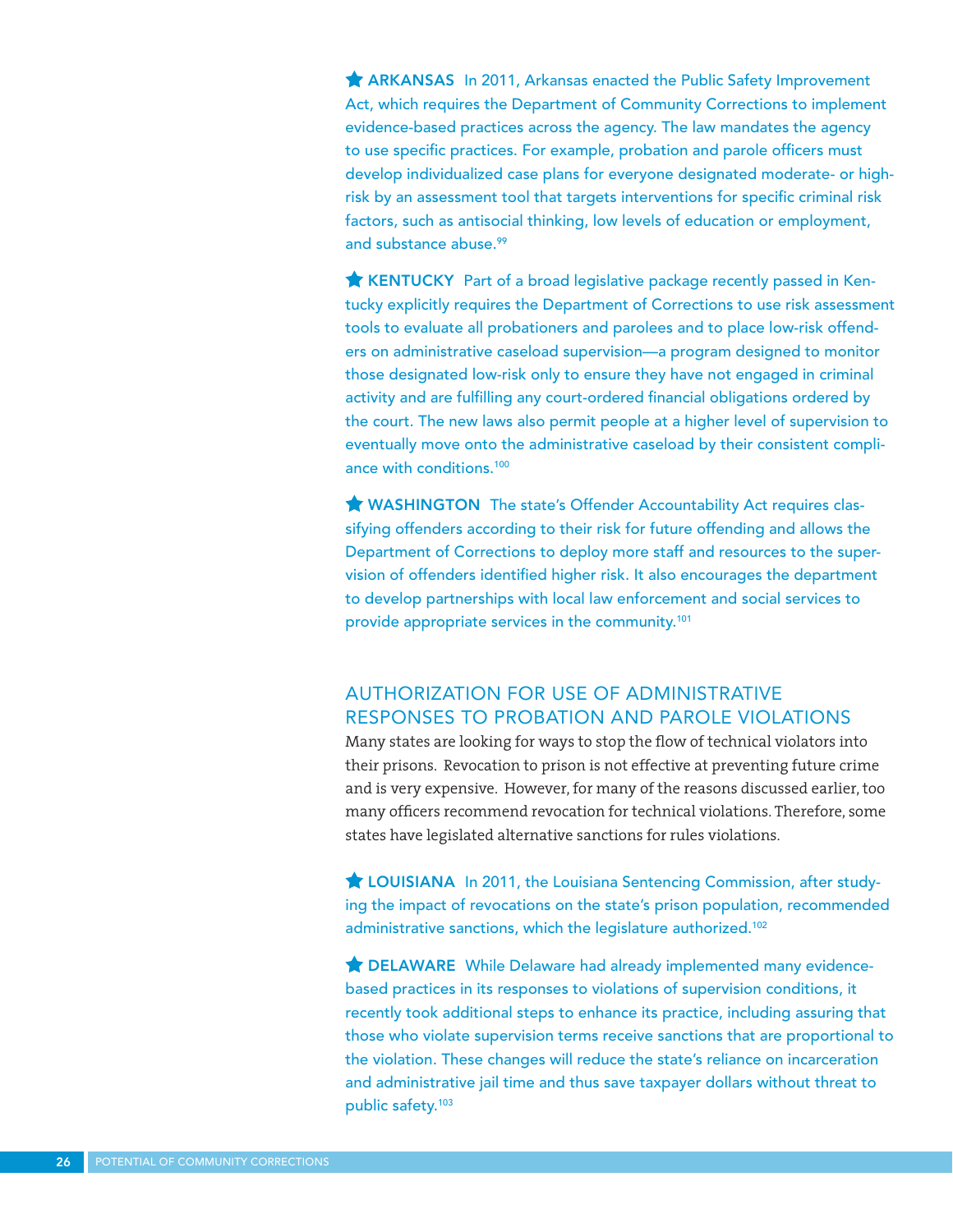#### LIMITATIONS ON PROBATION AND PAROLE TERMS

As noted earlier, long terms on community supervision can expose even compliant parolees and probationers to possible revocation. Five years, for example, of needing permission to move, to travel, to get a driver's license, or of having to report regularly and observe a curfew might tempt anyone to break the rules. Legislators in some states have moved to limit probation and parole terms to avoid this risk when it is no longer needed.

#### EARNED DISCHARGE

Similar to the good time credits inmates can earn to shorten their periods of incarceration, earned discharge policies give those on supervision a way to shorten their terms of supervision by meeting the goals and conditions of supervision. These policies differ from laws that permit officers to petition judges or parole boards to reduce the supervision time of individual parolees or probationers. Rather they are automatic, eliminating the political pressures that can influence the judge, parole agency, and supervising agent.

For those on community supervision, earned discharge is the ultimate incentive for compliance.<sup>104</sup> For community corrections agencies, moving lower-risk probationers and parolees to less-intensive levels of supervision, or off supervision altogether, allows them to allocate resources more efficiently to less compliant, moderate-to-high-risk offenders who present a greater threat to public safety.

**ARIZONA** The Safe Communities Act of 2008 granted the court the authority to adjust a probationer's term of supervision based on earned time credit. Specifically, a probation sentence can be reduced by 20 days for every month the probationer exhibits progression toward the goals of his or her treatment plan, has no new arrests, and is current on payments of restitution and fines.<sup>105</sup> Data released in 2010 indicate that, since the policy's implementation, there has been a significant decline in the number of probationers convicted of new crimes, as well as a 29 percent decline in the overall number of probation revocations.<sup>106</sup>

ARKANSAS In 2011, Arkansas passed the Public Safety Improvement Act, which allows probationers and parolees to earn credits equal to 30 days off their sentences for every month they comply with court ordered conditions and a set of pre-determined criteria established by the Department of Community Correction, in consultation with judges, prosecutors, and defense counsel.107

DELAWARE Delaware's Senate Bill 226, signed into law in 2012, created "earned completion credits" for those under community supervision. The law permits the Delaware Department of Correction to award supervisees up to 30 days of credit for each 30 days of compliance with conditions of supervision.<sup>108</sup>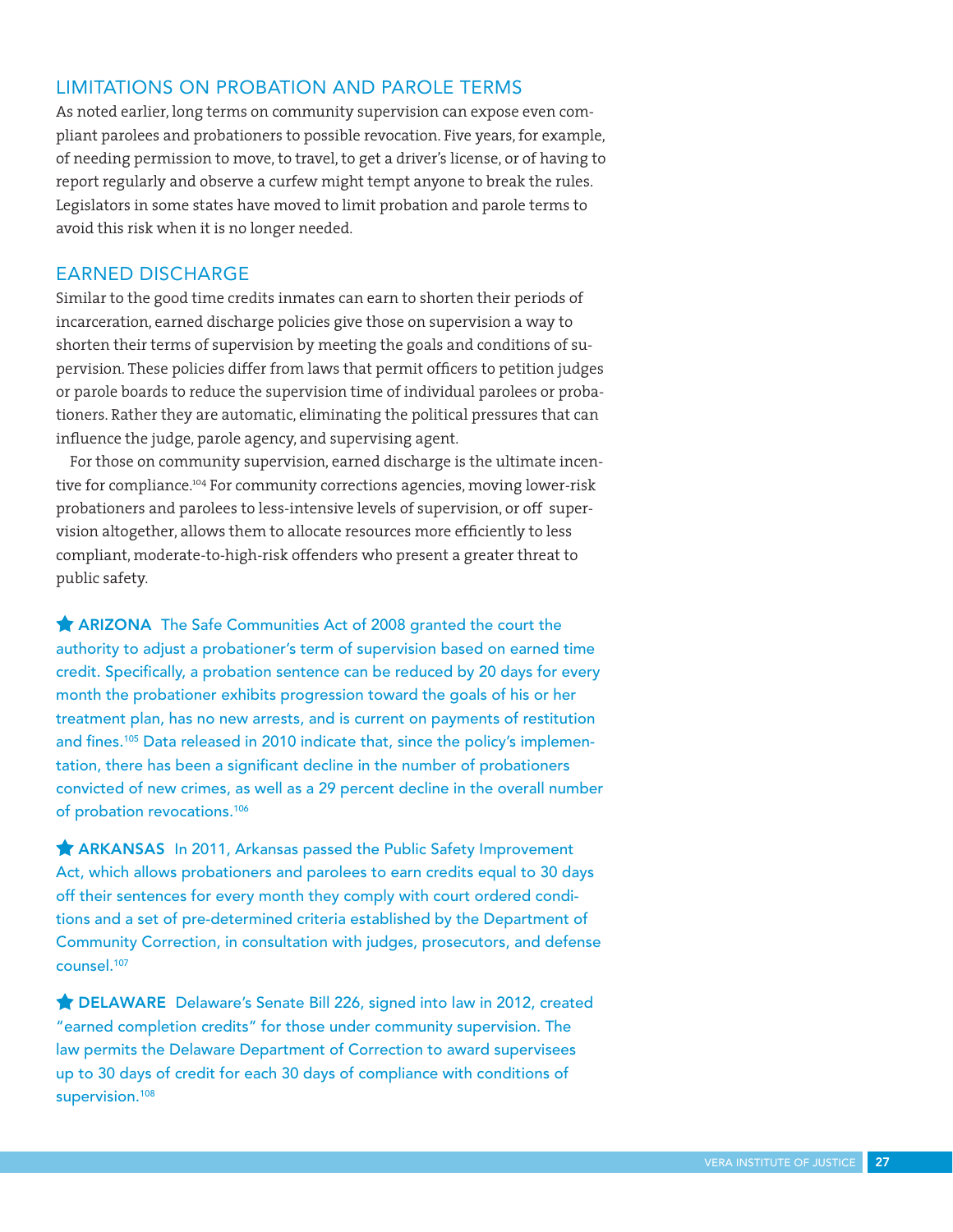#### PERFORMANCE INCENTIVE FUNDING

Performance incentive funding programs reward local supervision agencies with some of the savings that states accrue when community supervision agencies successfully reduce the number of offenders revoked to prison for violating a rule or a condition of supervision. The funding can then be used to maintain or expand an agencies' use of evidence-based practices.

States, including California, Illinois, and Kansas, have implemented performance incentive funding in their adult justice systems. While each state has a slightly different incentive structure, they have in common the goal of reducing the number of people on parole or probation who are sent to prison on a revocation. California ties the receipt and amount of funds to estimated savings to the state, while Kansas awards grants based on targeted reduction goals. More recently, Arkansas, Kentucky, Pennsylvania, South Carolina, and Texas all created performance incentive funding programs.

ILLINOIS In the Crime Reduction Act of 2009, Illinois created a financial incentive for the reduction of prison commitments from local jurisdictions called Adult Redeploy Illinois. The Adult Redeploy Illinois Oversight Board is tasked with overseeing the development or expansion of community-based sanctions and creating a formula to determine how much each local jurisdiction will receive in reallocation funds. In return for the funds, each county must sign a pledge with the oversight board to reduce its commitments by 25 percent.109

CALIFORNIA The California Community Corrections Performance Incentives Act of 2009 requires the use of evidence-based practices in probation supervision in order to qualify for incentive funding.<sup>110</sup>

### Moving Forward: Recommendations to the Field

Community-based supervision has always had the potential to support individual change, help make communities safer, and reduce public costs; but, for all the reasons already noted—the pressure of falling revenues, the more than 700 percent increase in the prison population, and the high post-release failure rates—governors and legislators are just now beginning to pay attention. Community corrections can only be effective, however, when the necessary resources and capacity are available to incorporate research-proven principles of offender and systems change. The challenge to the full realization of all that potential is securing those resources and capacity.

Given the enormous pressure that states have faced from shrinking budget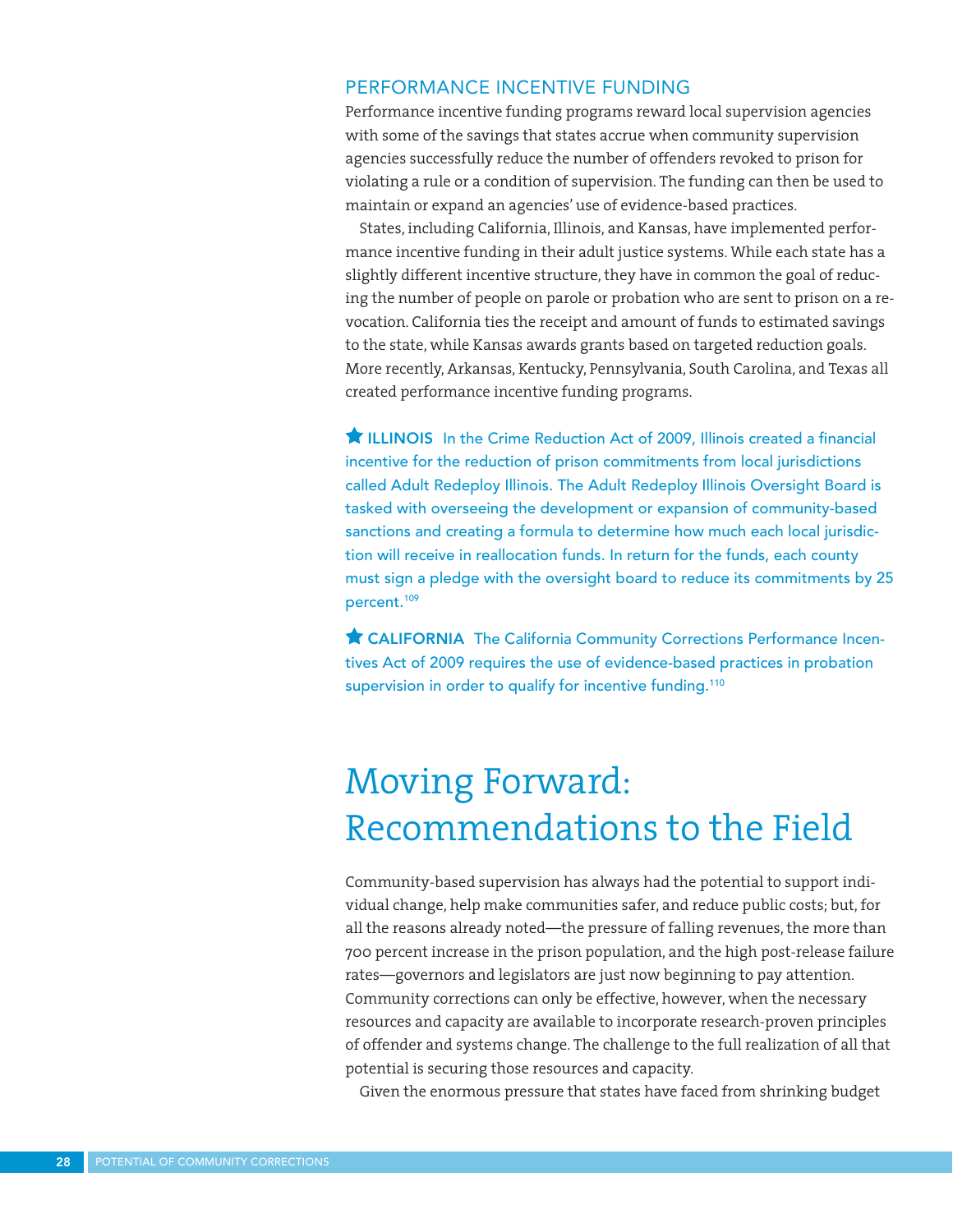dollars and rising costs, many states have focused primarily on legislative and policy changes aimed at producing a swift reduction in the prison population, such as increasing earned good-time credit, reducing the time to parole eligibility, making a larger group of offenses—particularly drug offenses—eligible for community-based sentences, and rolling back release dates with a requirement of post-release supervision. These reforms not only expand the number of people community corrections agencies must supervise but also increase the levels of risk and needs in the population to be supervised.

In addition, counties are facing their own budget woes. To save on jail beds, many local jurisdictions are revamping their pretrial policies and speeding up case processing to move cases through the courts more quickly.<sup>111</sup> These changes mean greater numbers of individuals are placed on pretrial supervision in the community or on probation more quickly.

While these legislative and policy changes are good and important, there is a risk that they will not be implemented as intended or will prove ineffective without the necessary oversight and resources.

Some states and counties have embarked on this process under the rubric of "justice reinvestment"— the promise of reallocation of institutional costsavings to community-based treatment, education, and other services aimed at crime prevention or recidivism reduction. Beyond reallocation of existing corrections' dollars, new investment is also needed. In these times, when every extra dollar is typically needed to fill a hole in some part of the budget, it has been hard to find examples of truly *new* spending on these items.

#### WHAT IT TAKES

The opportunity to steer the country away from its reliance on incarceration and towards the careful and effective use of community corrections exists today but may very well be missed without a full appreciation of what it is going to take to create success. The investment of budget resources is essential, but so are a number of other ingredients.

**Collaboration with key stakeholders.** Securing the outcomes sought by policymakers—in public safety, dollars saved, communities improved—is more likely if key stakeholders are part of the process. Corrections agencies cannot affect desired outcomes on their own; police, judges, prosecutors, paroling authorities, and others play an important role as well. Legislators and executive branch policymakers can provide needed outreach to these constituencies to build their understanding of why change is needed and to encourage their cooperation. They can also convene forums through which corrections agencies and other stakeholders can discuss the progress and impact of change.

**Realistic expectations.** Elected officials must not expect anticipated outcomes, such as a reduction in prison population, to happen overnight. For some agencies, the kinds of changes needed to achieve the outcomes envisioned may take

*Corrections agencies cannot affect desired outcomes on their own; police, judges, prosecutors, paroling authorities, and others play an important role as well.*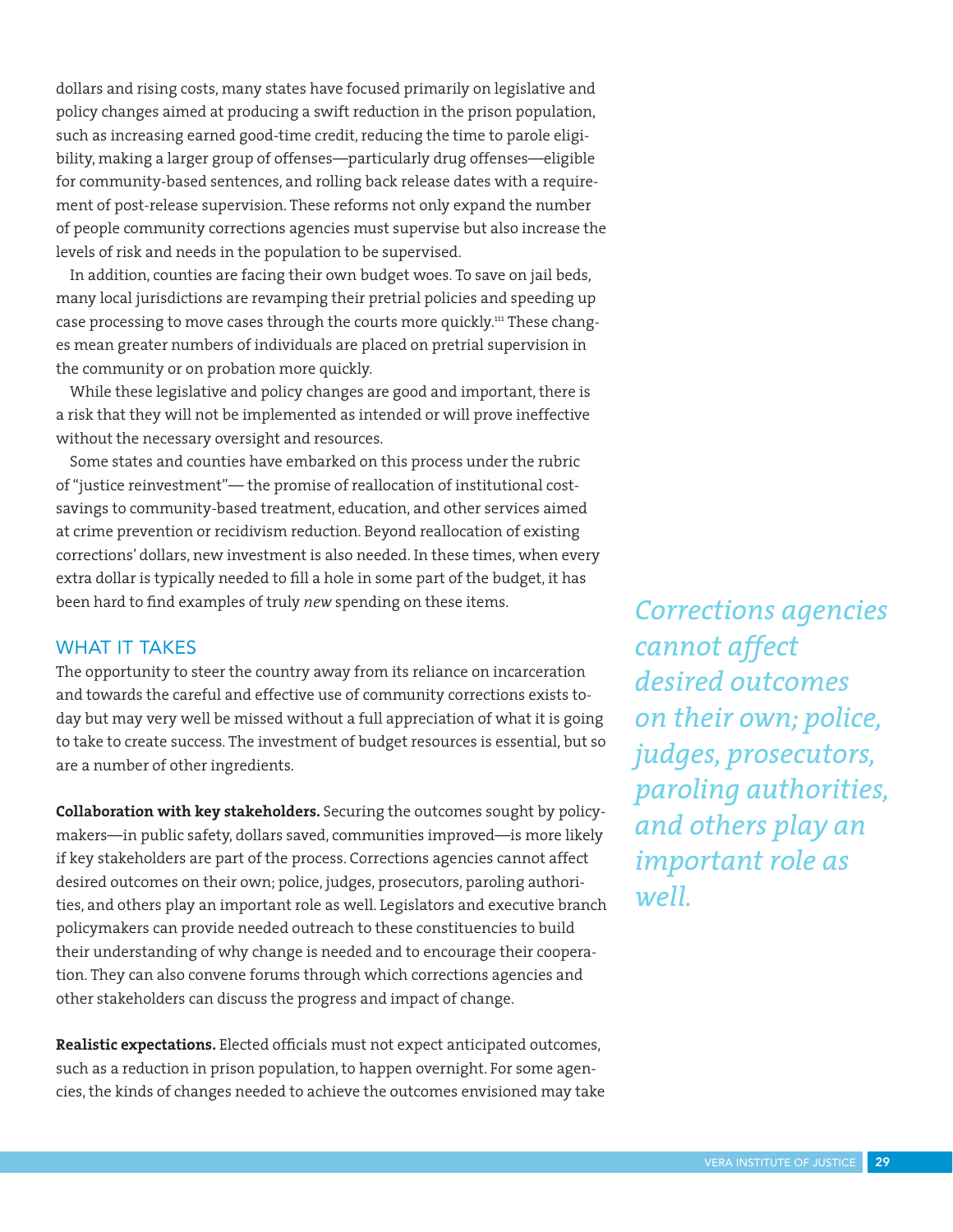a long time. Changes in hiring, training, case classifications, caseload assignments, staff reward structures, and so on all require extended, focused effort on the part of agency leadership.

**Skilled, bold leaders.** Effective community supervision requires agency leaders who have the support of policymakers to produce systemic change. Leaders need vision, freedom to create an executive team of their own choosing, support from above, and the ability to withstand the pressure to maintain the status quo. Governors and county executives also need help: corrections should warrant the same kind of professional recruiting guidance that most executives would look for in hiring an education or health official. Once hired, these agency heads need ongoing support to implement fully mission, policy, and practice changes throughout their agencies.

**Culture change.** Changing supervision practices within agencies includes changing the ethos of the entire operation: mission, vision, values—everything from policies to job descriptions and staff promotion criteria. This process is long and arduous: not only is there predictable resistance to changes to the way things have always been done, but recalibrating an agency toward the success of probationers and parolees (as opposed to just avoiding or catching failure) can be a fundamental challenge to the way an agency's employees see themselves, their work, and their purpose. There are many proven ways to make these changes successfully, from using vertical implementation task groups drawn from different levels of staff and different divisions within an agency to providing rewards and incentives to employees, but the process must be carefully thought out.

An additional challenge may be frequent changes in leadership and, hence, approach. Staff may resist change in anticipation that this new person and his or her team will not be in place for very long. This attitude makes it all the more imperative that hiring and promotion criteria be overhauled quickly, and policy changes be developed with input from line staff and institutionalized as rapidly as possible. Support from outside experts is usually helpful in identifying and managing the many different aspects of the change process—from coaching leaders and framing messages to staff to creating new hiring and promotion criteria and developing policies that reflect new goals.

**Training for staff.** Training that provides staff with the knowledge and skills they need to meet new job expectations is critical: research findings, motivational interviewing, communication skills, and risk and needs assessments are just some of the needed training areas. Training, however, is resource intensive and takes staff away from their regular duties. Agency leaders must make its value clear across the agency, particularly to its mid-level managers.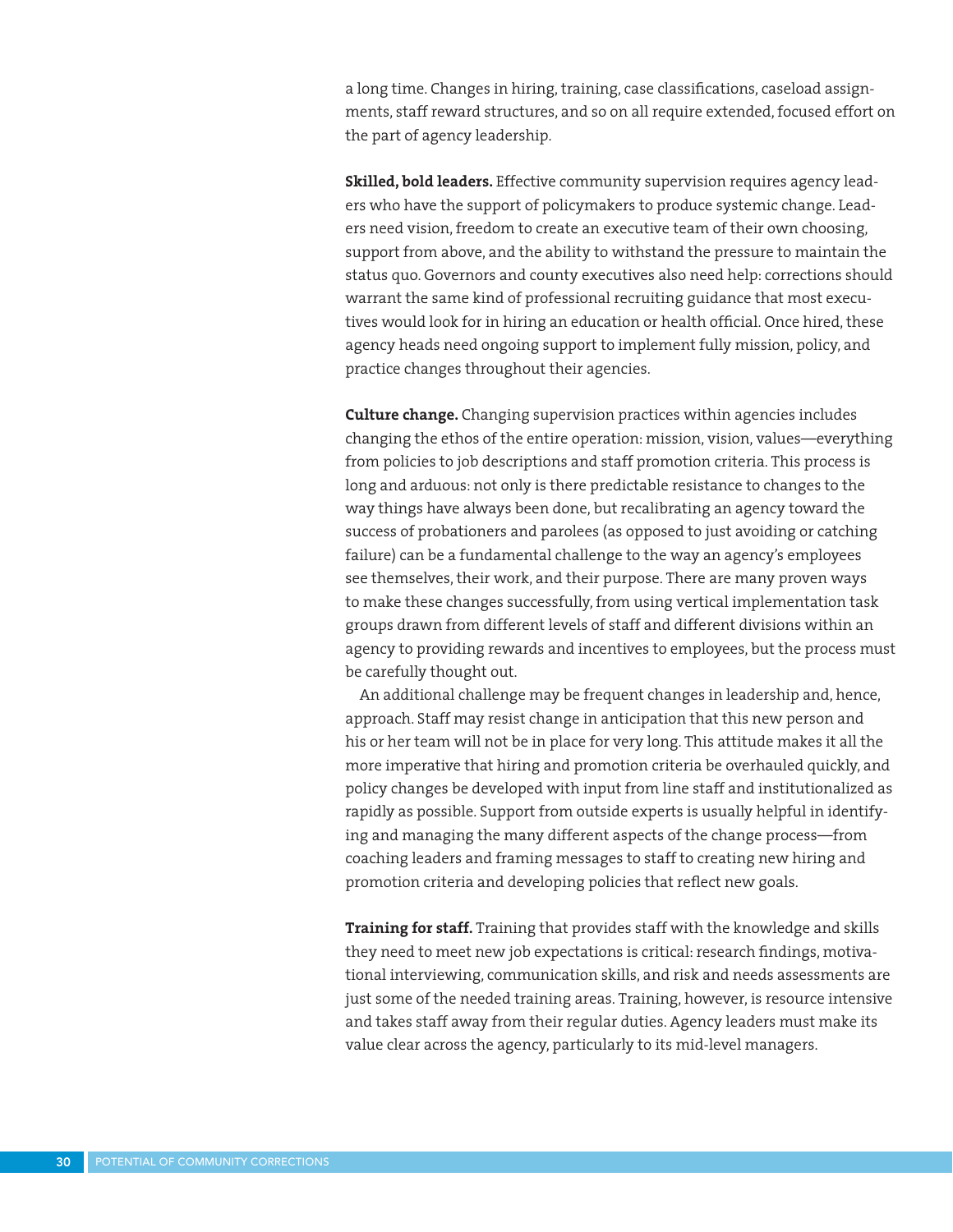**Available programming that meets evidence-based standards.** Evidencebased programming is key to producing positive public safety outcomes and simply may not be available in certain jurisdictions. Especially in rural and smaller metropolitan areas, choices in providers may be extremely limited. Agencies must have the resources to assess providers and to seek either training for their own staff or to create incentives for providers to acquire needed skills and assets to fill program gaps.

### Conclusion

At a moment when state and local governments are pursuing sentencing and policy changes that would have been unthinkable five years ago, it is essential that far greater attention be paid to and resources invested in community corrections and supervision. The feeling of accomplishment in many state capitols and county seats as legislative and policy changes are enacted is premature unless and until these changes are implemented as envisioned. Only when community supervision agencies have the assistance they need to deliver on anticipated outcomes will the potential for community corrections to bring about personal transformation and improved community safety be realized for individuals, their families, and their communities.

#### ENDNOTES

- 1 Pew Center on the States, Prison Count 2010: State Population Declines for the First Time in 38 Years (Washington, D.C.: Pew Charitable Trusts, 2010).
- 2 Christian Henrichson and Ruth Delaney, The Price of Prisons: What Incarceration Costs Taxpayers. (New York: Vera Institute of Justice, 2012).
- 3 Linh Vuong, Christopher Hartney, Barry Krisberg, and Susan Marchionna, "The Extravagance of Imprisonment Revisited," Judicature 94, no. 2 (2010): 70.
- 4 Amanda Petteruti, Nastassia Walsh, and Tracy Velázquez, Pruning Prisons: How Cutting Corrections Can Save Money and Protect Public Safety (Washington, D.C.: Justice Policy Institute, 2009).
- 5 Lauren E. Glaze and Thomas P. Bonczar, Probation and Parole in the United States, 2009 (Washington, D.C.: Department of

Justice, Bureau of Justice Assistance, 2010).

- 6 18 U.S.C. § 3142.
- For example, see the Los Angeles County 2011 Felony Bail Schedule at http://www.lasuperiorcourt.org/bail/pdf/felony.pdf.
- 8 Donna Makowiecki and Thomas J. Wolf, "Enter...Stage Left...U.S. Pretrial Services," Federal Probation 71, no. 2 (2007):7-9.
- 9 Marian Katzive, New Areas for Bail Reform: A Report on the Manhattan Bail Reevaluation Project (New York: Vera Institute of Justice, 1968); and Pretrial Justice Institute, Pretrial Services Program Implementation: A Starter Kit (Washington, D.C.: PJI, 2010).
- 10 John S. Goldkamp, Two Classes of Accused: A study of Bail and Detention in American Justice (Cambridge, Mass: Ballinger Pub. Co., 1979); and Malcolm Feeley, The Process is the Punishment: Handling Cases in a Lower Criminal Court, (New York: Russell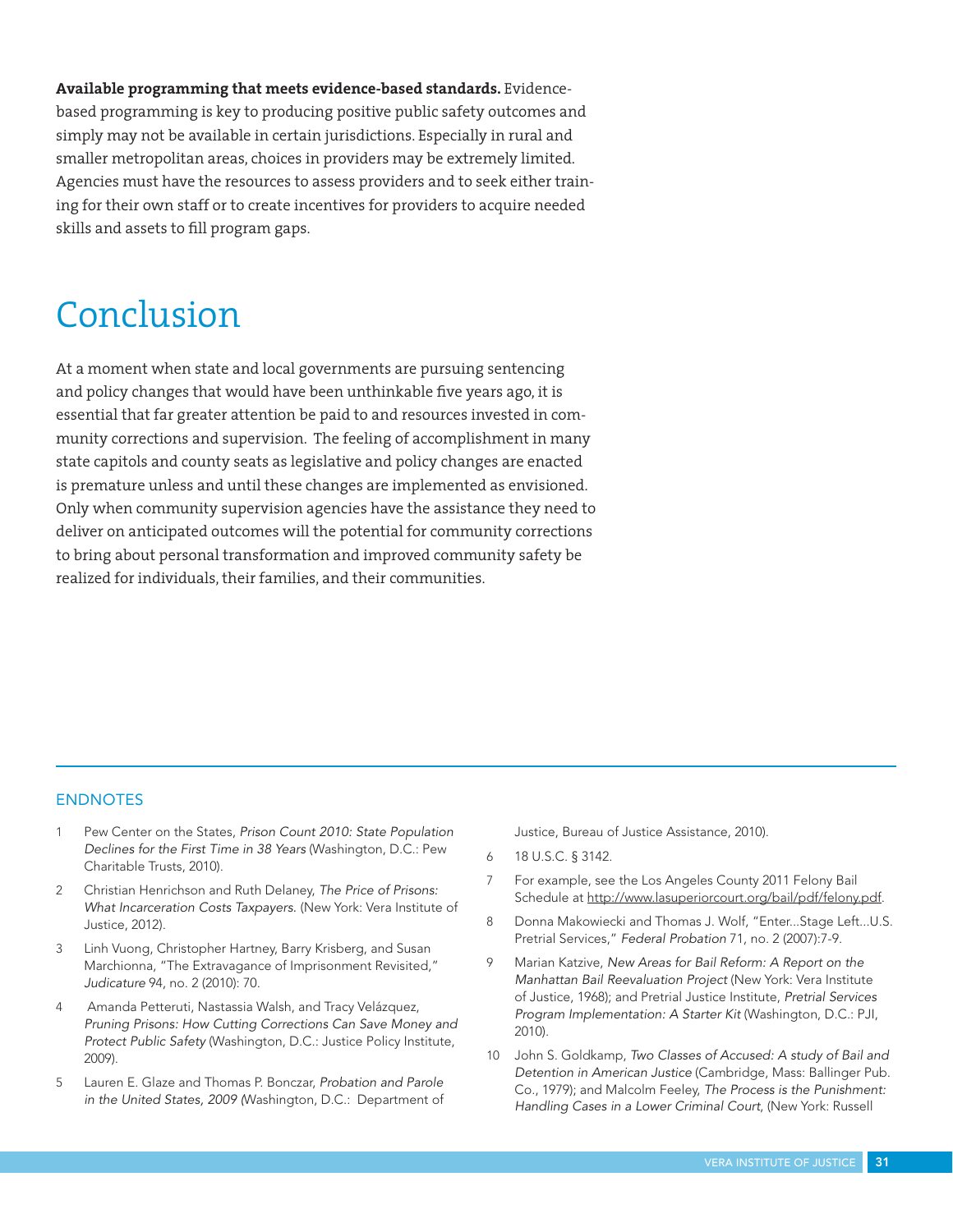Sage Foundation, 1979). For a comprehensive review of current research, see Jeffrey David Manns, Liberty Takings: a Framework for Com[p]ensating Pretrial Detainees (Cambridge, MA: Harvard Law School, John M. Olin Center for Law, Economics, and Business, 2005).

- 11 Goldkamp, 1979; Feeley, 1979; and Manns, 2005.
- 12 Ernest M. Drucker, A Plague of Prisons: The Epidemiology of Mass Incarceration in America (New York: New Press, 2011).
- 13 Glaze and Bonczar, 2010.
- 14 Brian Rogers, "Hit with a DWI: Many Pick Jail Over Probation," Houston Chronicle, September 24, 2006.
- 15 Ryan J. Winter and Jonathan P. Vallano, "Can Specialty Courts Turn Lives Around?" APA Monitor on Psychology 42, no. 3 (March 2011): 22
- 16 Michael C. Dorf and Jeffrey A. Fagan, "Problem-Solving Courts: From Innovation to Institutionalization," American Criminal Law Review 40 (2003): 1501-1512.
- 17 West Huddleston and Douglas Marlowe, Painting the Current Picture: A National Report on Drug Courts and other Problem-Solving Court Programs in the United States (Alexandria, VA: National Drug Court Institute, July 2011).
- 18 Huddleston and Marlowe, July 2011.
- 19 Huddleston and Marlowe, July 2011.
- 20 Timothy Hughes, Doris James Wilson, and Allen J. Beck, Trends in State Parole, 1990-2000 (Washington D.C.: U.S. Department of Justice, Office of Justice Programs, Bureau of Justice Statistics, October 2001).
- 21 Glaze and Bonczar, 2010.
- 22 Pew Center on the States, One in 31: The Long Reach of American Corrections (Washington, DC: The Pew Charitable Trusts, 2009), 1.
- 23 Pew Center on the States, 2009, 22.
- 24 Pew Center on the States, 2009.
- 25 Pew Center on the States, State of Recidivism: The Revolving Door of America's Prisons (Washington, DC: The Pew Charitable Trusts, April 2011).
- 26 Individuals on parole or probation are given a set of rules or conditions for their supervision. These conditions vary across jurisdictions and may include abstinence from drugs and alcohol, curfews, set appointments with supervising officers, and driving restrictions. Violations of these conditions are considered technical violations and could result in incarceration.
- 27 Glaze and Bonczar, 2010.
- 28 Glaze and Bonczar, 2010.
- 29 Glaze and Bonczar, 2010.
- 30 Glaze and Bonczar, 2010, Section 4, Footnote 1.
- 31 Reentry Policy Council, Report of the Re-Entry Policy Council: Charting the Safe and Successful Return of Prisoners to the Community (New York, NY: Council of State Governments, January 2005).
- 32 Reentry Policy Council, January 2005; and Joan Petersilia, When Prisoners Return to the Community: Political, Economic, and

Social Consequences (Washington, D.C.: U.S. Dept. of Justice, Office of Justice Programs, National Institute of Justice, 2000).

- 33 Reentry Policy Council, January 2005; and Joan Petersilia, 2000.
- 34 Matthew T. DeMichele, Probation and Parole's Growing Caseloads and Workload Allocation: Strategies for Managerial Decision Making, (Washington, D.C.: Bureau of Justice, 2007), 13.
- 35 DeMichele, 2007.
- 36 Amy L. Solomon, et al., Putting Public Safety First: 13 Parole Supervision Strategies to Enhance Reentry Outcomes (Washington, D.C.: Urban Institute, Justice Policy Center, 2008), 2; and Steven Aos, Marna Geyer Miller, and Elizabeth Drake, Evidence-based Adult Corrections Programs: What Works and What Does Not (Olympia, WA: Washington State Institute for Public Policy, 2006).
- 37 E. K. Drake and S. Aos, Confinement for Technical Violations of Community Supervision: Is There an Effect on Felony Recidivism? Document No. 12-07-1201, (Olympia: Washington State Institute for Public Policy, 2012), 9.
- 38 National Institute of Corrections and Crime and Justice Institute, Implementing Evidence-Based Practice in Community Corrections: The Principles of Effective Intervention (Washington, DC: Department of Justice, National Institute of Corrections, 2004).
- 39 Statement by Jesse Jannetta, The Urban Institute, at a hearing on "The Local Role of the United States Parole Commission (USPC): Increasing Public Safety, Reducing Recidivism, and Using Alternatives to Re-incarceration in the District of Columbia" by the House of Representatives Oversight and Government Reform Subcommittee on Federal Workforce, Postal Service, and the District of Columbia, September 22, 2009.
- 40 Joan Petersilia and Susan Turner, "Intensive Probation and Parole," Crime and Justice: A Review of Research 17 (1993): 281-335
- 41 DeMichele, 2007.
- 42 DeMichele, 2007, 14.
- 43 Edward Latessa and Christopher Lowenkamp, "What Works in Reducing Recidivism? University of St. Thomas Law Journal 3, no. 3, Article 7 (2006).
- Pew Center on the States, South Carolina's Public Safety Reform: Legislation Enacts Research-based Strategies to Cut Prison Growth and Costs (Washington, D.C.: The Pew Charitable Trusts, June 2010).
- 45 Louisiana Department of Public Safety and Corrections (DPS&C), Briefing Book (Louisiana: DPS&C, July 2012), 77.
- 46 Pew Center on the States, Kentucky: A Data-Driven Effort to Protect Public Safety and Control Corrections Spending (Washington, D.C.: The Pew Charitable Trusts, October 2010).
- 47 Lynne M. Vieraitis, Tomislav V. Kovandzic, and Thomas B. Marvell, "The Criminogenic Effects of Imprisonment: Evidence from State Panel Data, 1974-2002," Criminology and Public Policy 6, no. 3 (2007): 589-622.
- 48 Little Hoover Commission, Back to the Community: Safe & Sound Parole Policies (California: Little Hoover Commission, November 2003), 11, 36.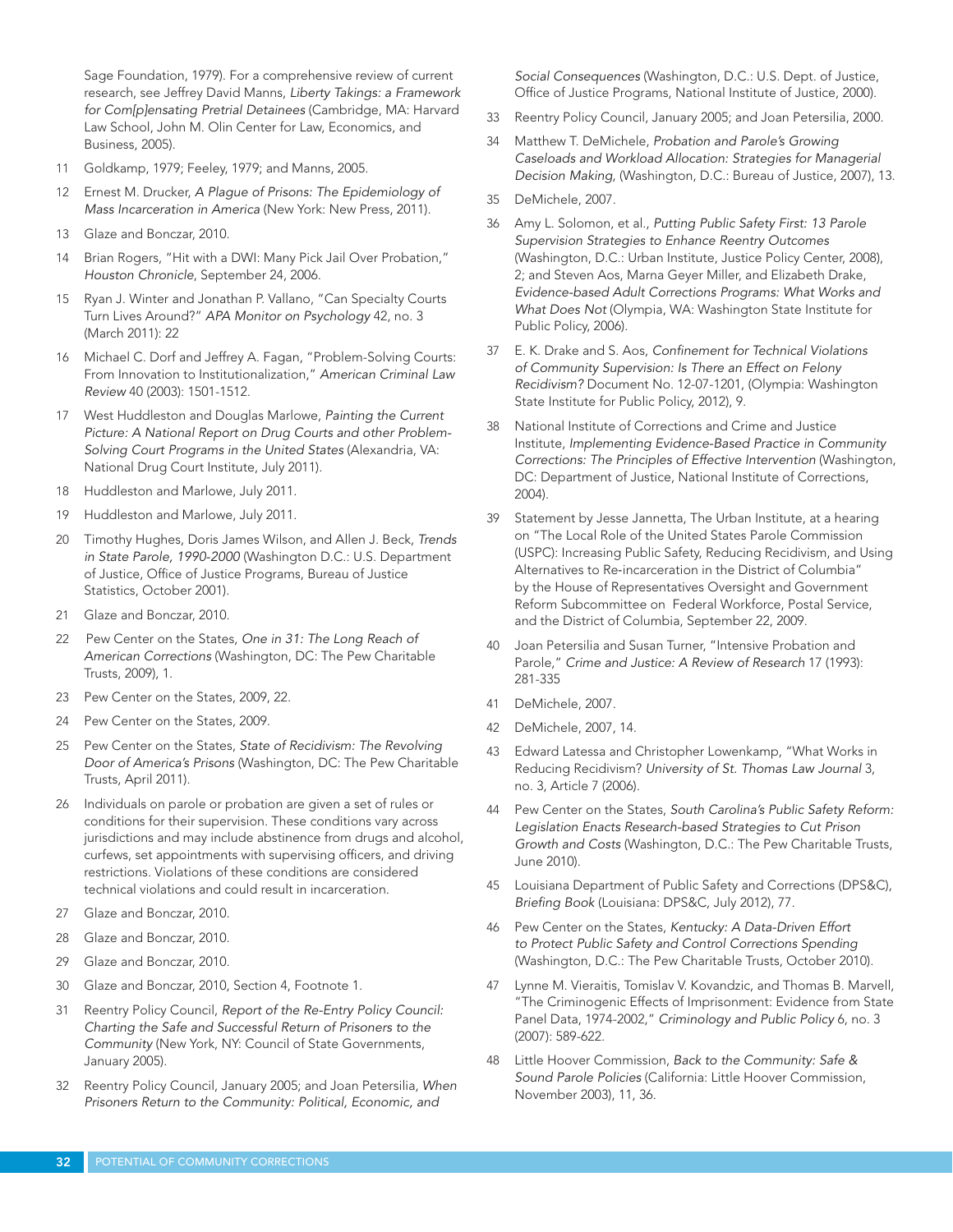- 49 DeMichele, 2007, 57.
- 50 DeMichele, 2007.
- 51 Vera Institute of Justice, The Continuing Fiscal Crisis in Corrections (New York, NY: The Vera Institute of Justice, 2010).
- 52 Faye Taxman, David Soule, and Adam Gelb, "Graduated Sanctions: Stepping into Accountable Systems and Offenders," Prison Journal 79, no. 2 (1999): 182-205.
- 53 Vera Institute of Justice Survey on Parole Practice to U.S Parole Board Chairs and Releasing Authority Directors, Association of Paroling Authorities International, February 2, 2012.
- 54 Donald A. Andrews, "Enhancing Adherence to Risk-Need-Responsivity: Making Quality a Matter of Policy," Criminology and Public Policy 5, no. 3 (2006): 595-602; Aos, Miller, and Drake, 2006; Peggy B. Burke, Parole Violations Revisited: A Handbook on Strengthening Parole Practices for Public Safety and Successful Offender Transition (Washington, D.C.: National Institute of Corrections, 2004); National Research Council (U.S.), Parole, Desistance from Crime and Community Integration (Washington, D.C.: National Academies Press, 2007); Reentry Policy Council, January 2005; and Solomon, 2008.
- 55 Christopher T. Lowenkamp and Edward J. Latessa, "Understanding the Risk Principle: How and Why Correctional Interventions Can Harm Low-Risk Offenders", Topics in Community Corrections, Annual Issue (2004).
- 56 "Delaware Justice Reinvestment Task Force: Consensus Report": 4-5. http://ltgov.delaware.gov/taskforces/djrtf/ DJRTFFinalConsensusReport.pdf (accessed October 12, 2012).
- 57 Lauren-Brooke Eisen, "Georgia Department of Corrections Probation Reporting Contact Center," October 9, 2012, e-mail with Georgia Department of Corrections.
- 58 Unpublished research conducted by the Vera Institute of Justice in 2009-2010.
- 59 Burke, 2004; and Peggy Burke, Adam Gelb, and Jake Horowitz, When Offenders Break the Rules: Smart Responses to Parole and Probation Violations (Washington, DC: Pew Center on the States, 2007).
- 60 Drake and Aos, 2012.
- 61 David W. Diggs, Day Reporting Centers as an Effective Correctional Sanction (Tallahassee, FL: Florida Department of Law Enforcement, Senior Leadership Program, 1993).
- 62 Christine Martin, Arthur J. Lurigio, and David E. Olson, "An Examination of Rearrests and Reincarcerations among Discharged Day Reporting Center Clients," Federal Probation 67, no. 1, (2003): 24-30; and Russell K. Van Vleet, Audrey O. Hickert, and Erin E. Becker, Evaluation of the Salt Lake County Day Reporting Center (Salt Lake City, UT: Utah Criminal Justice Center, 2006).
- 63 P Gendreau and C. Goggin, "Correctional Treatment: Accomplishments and Realities," in Correctional Counseling and Rehabilitation, Third Edition (Cincinnati: Anderson Publishing Company, 1997), 271-280.
- 64 Solomon, 2008.
- 65 Oregon Department of Corrections, The Effectiveness of Community-Based Sanctions in Reducing Recidivism (Salem, OR: Oregon Department of Corrections, 2002).
- 66 Although this practice is focused on parole, it can also be applied to probation practices. Solomon, 2008.
- 67 Kansas Department of Corrections, Kansas Behavior Response / Adjustment Grid, available at http://www.doc.ks.gov/kdocpolicies/impp/chapter-14/14137.pdf (accessed May 12, 2010).
- 68 James A. Wilson, Wendy Naro, and James F. Austin, Innovations in Probation: Assessing New York City's Automated Reporting System (Washington, DC: The JFA Institute, 2007); Rosalyn Baker, Automated Kiosk Reporting for Offenders (FL: Unpublished document, December 2007), 1-13; Ingersoll Rand Security Technologies, A Schlage Recognition Systems Identity Verification Case Study (Washington State DOC, 2006); and Task Force on the Future of Probation in New York State, Report to the Chief Judge of the State of New York (New York: Task Force on the Future of Probation in New York State, 2007).
- National Institute of Justice, Electronic Monitoring Reduces Recidivism. (Washington, D.C.: U.S. Department of Justice, Office of Justice Programs, 2011).
- 70 Shauna Bottos, An Overview of Electronic Monitoring in Corrections: The Issues and Implications (Ottawa, Canada: Correctional Service Canada, Research Branch, 2007).
- 71 Bottos, 2007.
- 72 Kristen Zgoba, Philip Witt, Melissa Dalessandro, and Bonita Veysey, Megan's Law: Assessing the Practical and Monetary Efficacy (Washington, D.C.: National Institute of Justice, 2008); and Elizabeth Letourneau, Jill Levenson, Dipankar Bandyopadhyay, Debajyoti Sinha, and Kevin S Armstrong, Evaluating the Effectiveness of Sex Offender Registration and Notification Policies for Reducing Sexual Violence Against Women (Charleston, SC: Medical University of South Carolina, 2010).
- 73 For example, see Lattimore, et al., Prisoner Reentry Services: What Worked for SVORI Evaluation Participants? (Research Triangle Park, NC: RTI International, February 2012); and Pew Center on the States, April 2011.
- 74 BI Incorporated, Merced County Day Reporting Center to Hold Transition Celebration for Criminal Offenders Who Complete Intensive Program, http://www.bi.com/100405\_merced\_drc\_ transition (accessed September 8, 2010); and Martin, Lurigio, and Olson, 2003.
- 75 Brian Martin, Examining the Impact of Ohio's Progressive Sanction Grid, Final Report (Ohio: Ohio Department of Rehabilitation and Correction, August 2008).
- 76 Zachary Hamilton, Do Reentry Courts Reduce Recidivism? Results from the Harlem Parole Reentry Court (New York: Center for Court Innovation, March 2010); and S.E. Vance, "Federal Reentry Court Programs: A Summary of Recent Evaluations," Federal Probation 75, no. 2 (2011): 64-73.
- 77 Angela Hawken and Mark Kleiman, Managing Drug Involved Probationers with Swift and Certain Sanctions: Evaluating Hawaii's HOPE (U.S. Department of Justice, 2009).
- 78 Cindy Redcross, et al., Work After Prison: One-Year Findings From The Transitional Jobs Reentry Demonstration (New York: MDRC, 2000).
- 79 Peggy McGarry, Vera Institute of Justice, verbal report following attendance at researchers' meeting, April 2010, Washington D.C.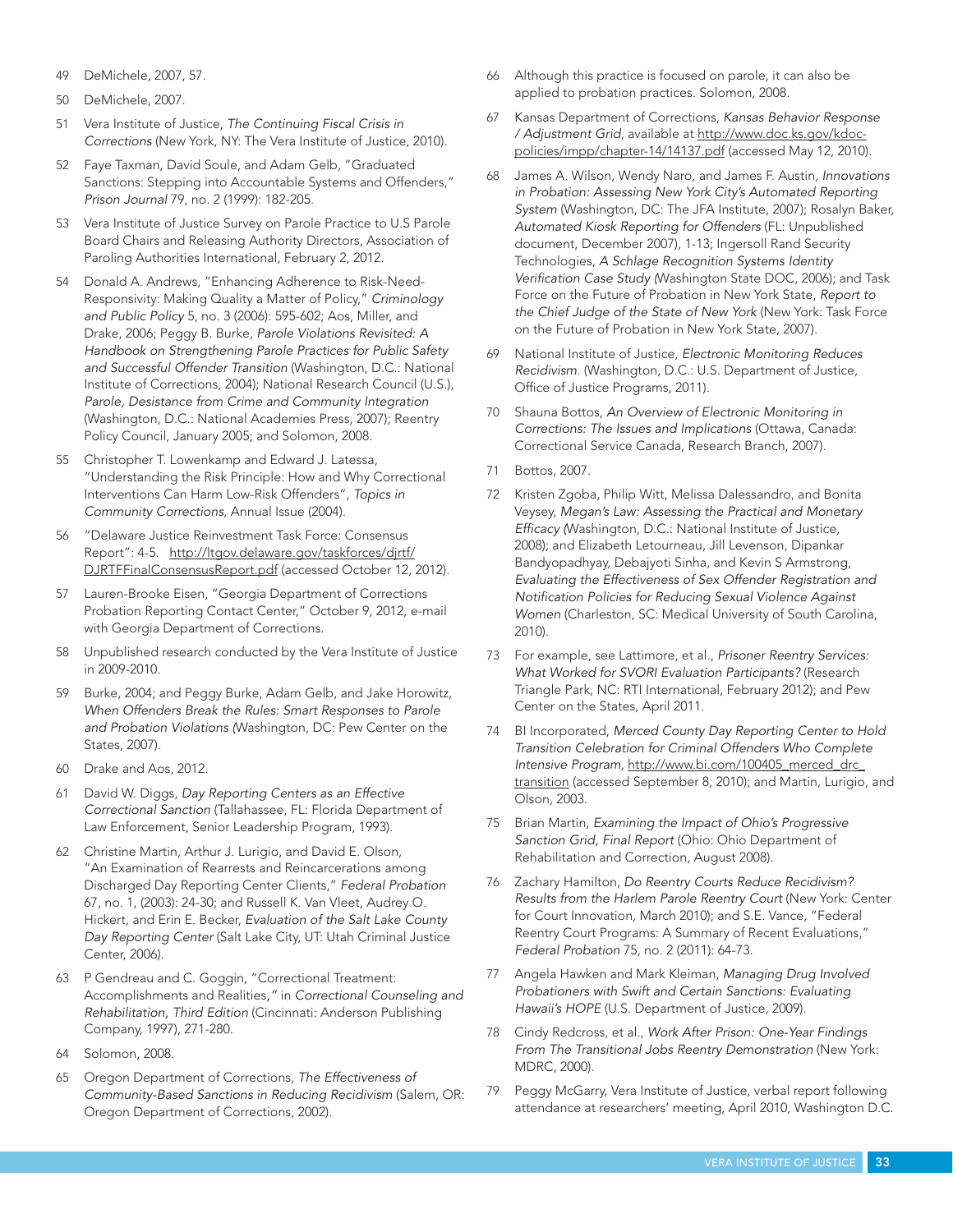- 80 David Levin, Examining the Efficacy of Pretrial Release Conditions, Sanctions and Screening with the State Court Processing Dataseries (Washington, DC: Pretrial Justice Institute, 2007).
- 81 Marie Van Nostrand, Legal and Evidence Based Practices: Application of Legal Principles, Laws, and Research to the Field of Pretrial Services (Washington, DC: National Institute of Corrections, 2007).
- 82 Kevin Haines, After-care for Released Offenders: A Review of the Literature (Cambridge: Institute of Criminology, University of Cambridge, 1990).
- 83 Fergus McNeill and Beth Weaver, Changing Lives? Desistance Research and Offender Management (Glasgow: The Scottish Centre for Crime & Justice Research, Glasgow School of Social Work, June 2010).
- 84 Joan Payne, et al., Long-term Unemployment: Individual Risk Factors and Outcomes (London: Policy Studies Institute, 1996).
- 85 Shadd Maruna, Making Good: How Ex-Convicts Reform and Rebuild Their Lives (Washington: American Psychological Association, 2001).
- 86 M. Brown and S. Ross, "Mentoring, Social Capital and Desistance: A Study of Women Released from Prison," Australian and New Zealand Journal of Criminology 43, no. 1 (2010): 31-50.
- 87 Stephen Niven and Duncan Stewart, Resettlement Outcomes on Release from Prison in 2003 (London: Home Office, 2005).
- 88 Christy Ann Visher, Nancy G La Vigne, and Jeremy Travis, Returning Home: Understanding the Challenges of Prison Reentry (Washington, DC: Urban Institute, Justice Policy Center, 2004).
- 89 W. Bales, and D. Mears, "Inmate Social Ties and the Transition to Society: Does Visitation Reduce Recidivism?" Journal of Research in Crime and Delinquency, 45, no. 3 (2008): 287-321.
- 90 C. Trotter, "The Impact of Different Supervision Practices in Community Corrections: Cause for Optimism," The Australian & New Zealand journal of criminology 29, no. 1 (1996): 29.
- 91 M. McMurran, "Motivational Interviewing with Offenders: A Systematic Review," Legal and Criminological Psychology 14, no. 1 (2009): 83-100.
- Paula Smith, M. Schweitzer, and R.M. Labrecque. "Improving probation officers' supervision skills: An evaluation of the EPICS model." Journal of Crime and Justice, 35, no. 2 (2012): 189-199.
- 93 C. Trotter. "Parole and probation." In R. Sheehan, G. McIvor, and C. Trotter (Eds), What Works With Women Offenders. Portland, OR: Willan Publishing (2007): 124-141.
- 94 D.A. Andrews, "Reintroducing rehabilitation to corrections." In J.A. Dvorskin, J.L. Skeem, R.W. Novaco, and K.L. Douglas (Eds), Applying Social Science to Reduce Violent Offending. New York, NY: Oxford University Press (2011): 127-156; and Ros Burnett and F. McNeill "The place of the officer-offender relationship in assisting offenders to desist from crime," The Probation Journal, 52 no. 3 (2005): 221-242.
- 95 Gwen Robinson, "What Works in Offender Management?" The Howard Journal of Criminal Justice 44, no. 3 (2005), 307-318.
- 96 Patrick J. Kennealy, J.L. Skeem, S.M. Manchak, and J.E. Louden, "Firm, Fair, and Caring Officer-Offender Relationships Protect

Against Supervision Failure." Law and Human Behavior, 36, no. 6 (2012): 496-505.

- 97 Craig Dowden and D A Andrews, "The Importance of Staff Practice in Delivering Effective Correctional Treatment: A Metaanalytic review of core correctional practice," International Journal of Offender Therapy and Comparative Criminology 48, no. 2 (2004): 203-214; and HM Inspectorate of Probation, Management and Assessment of Risk in the Probation Service (London: Home Office, 1997), 227-300.
- 98 Dowden and Andrews (2004).
- 99 Arkansas SB 750, 2011.
- 100 Kentucky HB 463, 2011.
- 101 R. Moore and C. Brown Young, "Washington's Offender Accountability Act: A New Approach to Corrections," Corrections Today, 62 (2000): 60-63.
- 102 Louisiana HLS 11RS-234.
- 103 "Delaware Justice Reinvestment Task Force: Consensus Report": 4-5. http://ltgov.delaware.gov/taskforces/djrtf/ DJRTFFinalConsensusReport.pdf (accessed October 12, 2012).
- 104 Solomon, 2008.
- 105 Arizona Senate Bill 1476, 2008, Available at http://www.azleg. gov/legtext/48leg/2r/bills/sb1476h.pdf (accessed May 2, 2012).
- 106 There was a 27.8 percent decline of revocations to prison, 38.7 percent decline of revocations to jail, and 48 percent decline of revocations to non-custody. Pew Center on the States, The Impact of Arizona's Probation Reforms(Washington, DC: The Pew Center, 2011).
- 107 Arkansas Senate Bill 750, 2011.
- 108 Delaware Senate Bill 226, 2012.
- 109 Illinois Senate Bill 1289, 2009.
- 110 California Community Corrections Performance Incentives Act of 2009, SB 678.
- 111 Eighteen local sites are participating in the Bureau of Justice Assistance's Justice Reinvestment Initiative. See La Vigne, Nancy "Number of JRI local sites," October 2, 2012, personal e-mail (accessed October 3, 2012).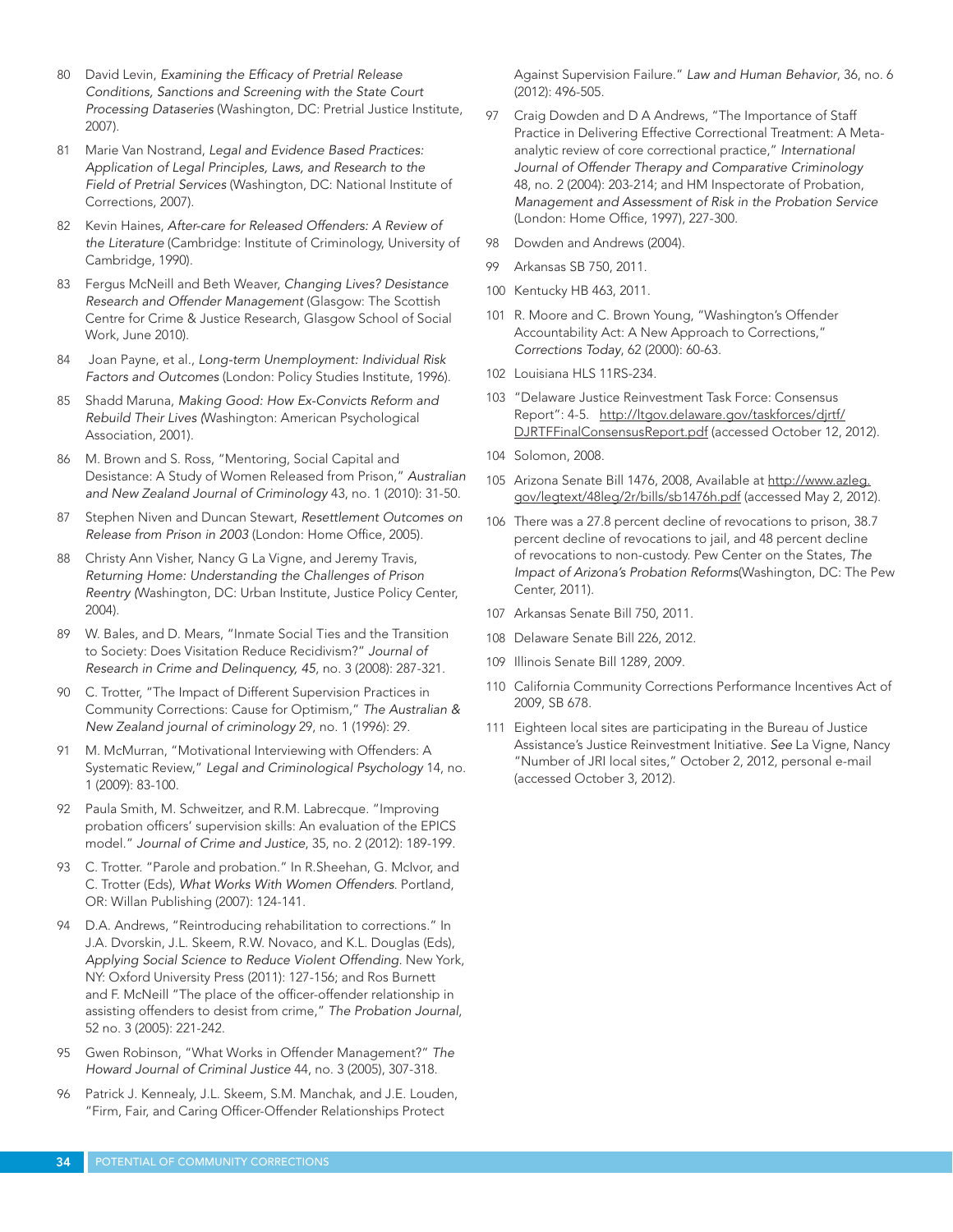# Acknowledgments

This report was written by:

- Peggy McGarry
- Alison Shames
- Allon Yaroni
- Karen Tamis
- Ram Subramanian
- Lauren-Brooke Eisen
- Leon Digard
- Ruth Delaney
- Sara Sullivan

This report is made possible in part by a grant from the John D. and Catherine T. MacArthur Foundation. The MacArthur Foundation supports creative people and effective institutions committed to building a more just, verdant, and peaceful world.

The authors would like to thank Mary Crowley, Patricia Connelly, Melissa Cipollone, and Amy Connors for their assistance with the editing and production of this report.

© Vera Institute of Justice 2013. All rights reserved.

An electronic version of this report is posted on Vera's website at www.vera.org/pubs/potential-community-corrections

For more information about Vera's Center on Sentencing and Corrections, contact the center's director, Peggy McGarry, at pmcgarry@vera.org.

The Vera Institute of Justice is an independent nonprofit organization that combines expertise in research, demonstration projects, and technical assistance to help leaders in government and civil society improve the systems people rely on for justice and safety.